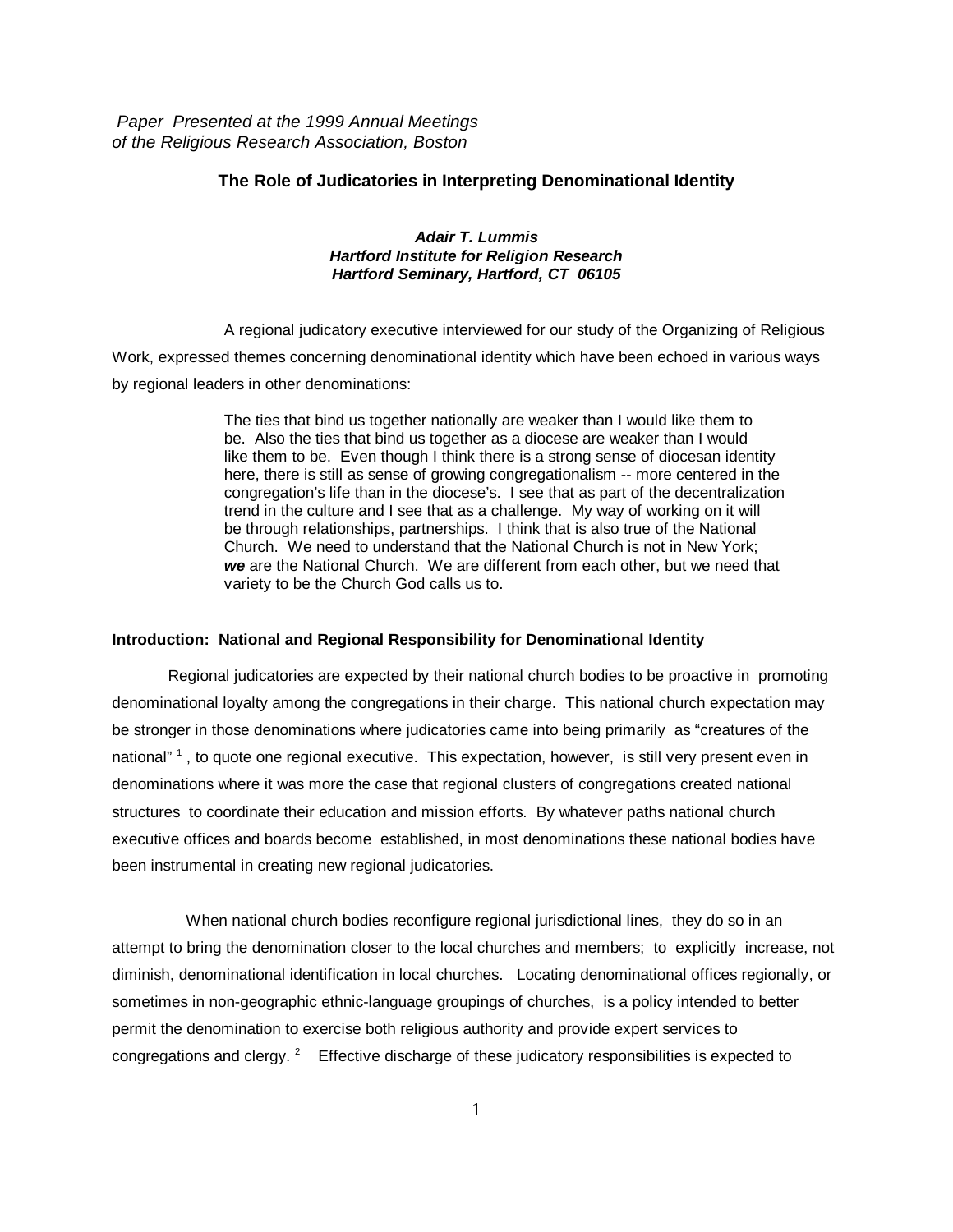enhance denominational loyalty among congregations.

 Necessary evidence of denominational loyalty of congregations acceptable to national and regional offices certainly includes congregational self-identification as part of the denomination. However, it would not be sufficient proof of real commitment unless congregations also demonstrate the requisite adherence to core theological precepts and denominational policies, as well as give support to national and regional missions priorities. Nancy Ammerman has explained in this session and elsewhere<sup>3</sup>, that although denominational identification of congregations and individuals is still much alive, there are clear differences among denominations and individual congregations in the proportion of members who are committed to supporting by their worship attendance, time and material resources the denomination with which they claim affiliation. The extent to which can these congregational differences in denominational commitment can be influenced by the regional judicatory or the national church actions - is a question of great current concern to these bodies. It is also a core question for this paper. Can national and regional bodies do anything effectively to stem what some fear is a loss of congregational commitments, or are these losses more due to external forces over which they have little control? Some scholars believe that national and regional judicatory efforts to inspire greater denominational loyalty are apt to be undermined by forces attendant on the culture of consumerism and this era of high mobility, both of which trends are so disruptive to interpersonal and institutional supports for denominational affiliation.<sup>4</sup>

 Both consumerism and high mobility strengthen the general societal emphasis on personal and organizational autonomy. For religious institutions, this translates into greater "individualism" of clergy and church members and more "congregationalism" of local churches. These conditions in turn portend for regional judicatories more problems in exercising religious authority, as well as more demands from congregations for services and resources. The expansion of "Individualism" and "congregationalism" within a denomination or individual judicatory can also entail less congregational monies coming to the judicatory and national coffers with which to provide staff services and resources, as congregations decide they would like to spend their mission budgets on causes other than those endorsed by their denomination. Further, trends toward increased "Individualism" and "congregationalism" can also lead local churches to insist on going their own way in matters of worship practices, church policies, and outreach mission efforts. This resulting variety of purposes and practices can have deleterious consequences for national church bodies' ability to promulgate a coherent denominational identity and to establish national policies which are followed by their constituent national, regional and local organizations. This is especially likely to occur in those denominations which celebrate the value of diversity .<sup>5</sup> Apart from denominational affiliation, does a such variety within

2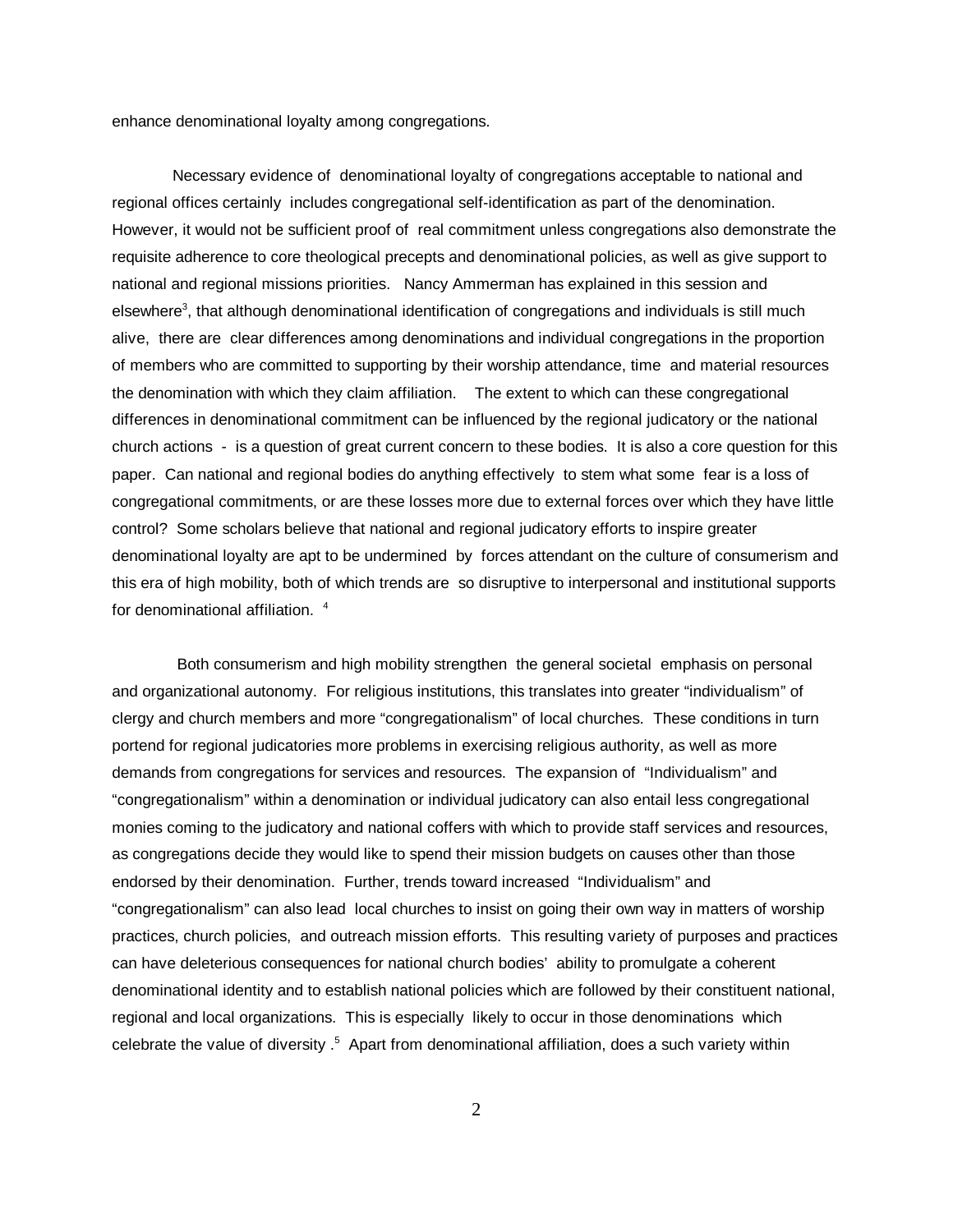individual judicatories have similar consequences,? This is also been a question guiding this research.

## **Research on Regional Judicatories**

The perceptions of regional judicatory leaders about the importance of denominational identity among the congregations and clergy in their charge, and their experiences in promoting loyalty to the national and regional mission priorities, were gathered as part of the "Organizing Religious Work" project funded by the Lilly Endowment. During 1997 and 1998 approximate 35 hour-long interviews were conducted with judicatory executives and senior staff in seven geographically dispersed areas in the United States, primarily those in seven denominations: the Assemblies of God, the Association of Vineyard Churches, the Episcopal Church, the Lutheran Church Missouri Synod, the Reformed Church in America, the United Church of Christ, and the United Methodist Church. These interviews were transcribed and coded. Building on these interviews, an eight page survey was developed with core questions for a national sample of regional judicatory leaders across these denominations. There are 1075 surveys in the data base to date, approximately a 50% return overall.<sup>6</sup>

## **Is Denominational Identity a Problem?**

It can be concluded from regional leaders survey responses that at least a third perceive this area to be a problem by their responses to the question: "Over the last five years, in your opinion, has your denomination as a whole become more or less effective in maintaining a denominational identity in local churches?" While approximately a fifth (21%) saw some increase here, nearly two-fifths felt their denomination had decreased somewhat in effectiveness in maintaining congregational loyalty. Indication that maintaining a denominational identity in their congregations is important in the view of regional leaders is further attested to by the fact that their answers to this question are significantly correlated with other concerns about their denomination as a whole. In particular, there is a very strong correlation (.49) between regional leaders' perceptions of denominational effectiveness in maintaining congregational commitment, and their perceptions of denominational effectiveness in "keeping unity of purpose within the denomination", an item which received a similar distribution of responses.<sup>1</sup> "Unity of purpose" may be viewed by many regional leaders as not only a potential outcome of denominational identity but almost part of its definition. At any rate, those judicatory leaders who see their denomination as having more difficulty over the last five years in keeping a unity of purpose in the denomination and/or maintaining a denominational identity in local churches, are also significantly more likely to believe their

 $\frac{1}{1}$  For the actual percentage distribution on responses to denominational effectiveness in maintaining "unity" of purpose", other items and statistical results mentioned in this paper, see Table Appendix. This particular distribution of responses to "unity" is found in Table I.A.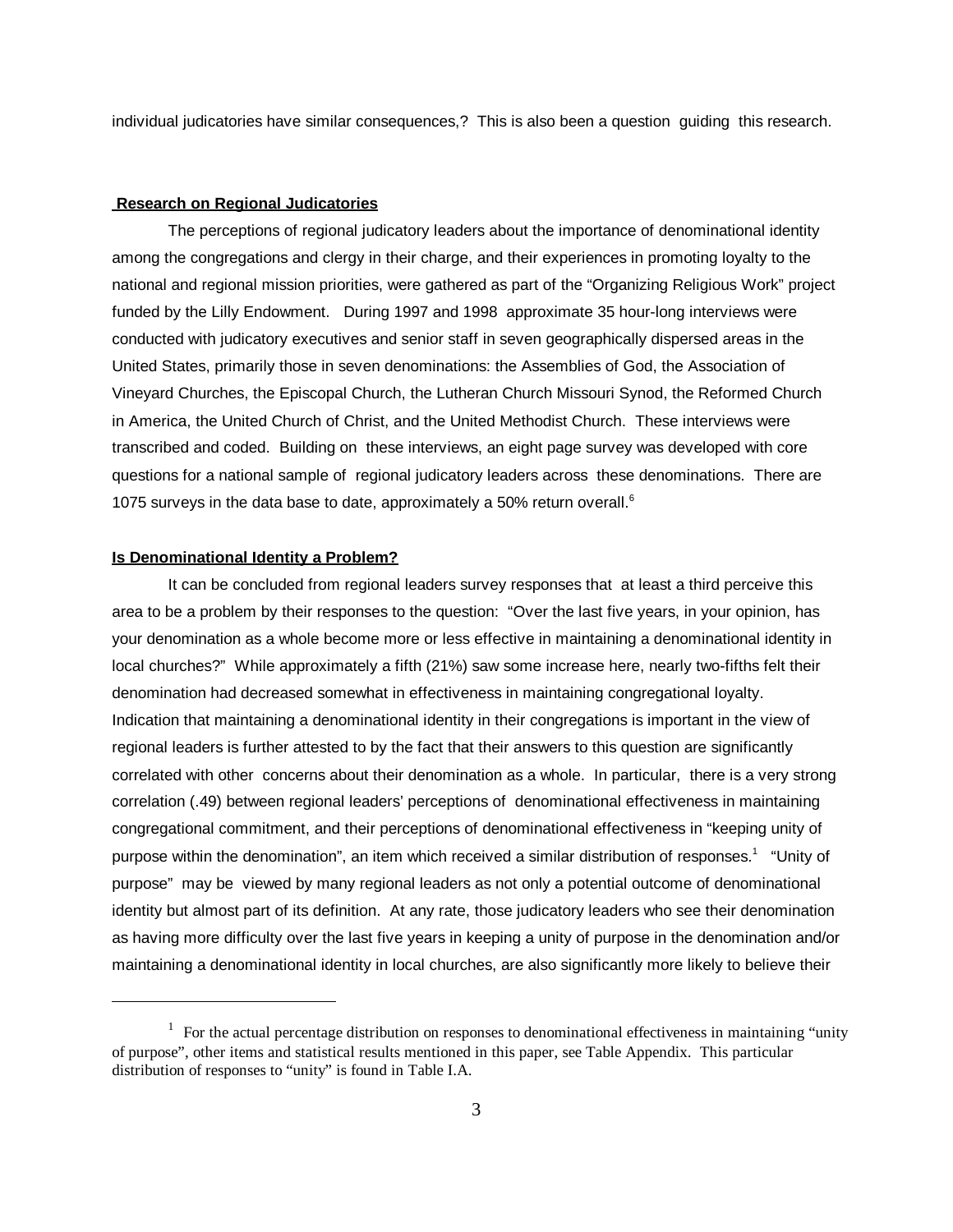denomination to exhibit decreased effectiveness over the last five years in: (in decreasing order of strength of correlations with denominational identity)

- maintaining the health of local churches
- attracting and keeping members in denominational churches
- creating a financially stable national church
- developing an identity as a global church presence
- attracting ethnic minority clergy
- attracting ethnic minority members
- providing resources for spiritual revitalization
- expanding overseas mission efforts and ministries
- maintaining a high quality of clergy in local churches

Fairly substantial differences exist among the seven denominations, however, in the proportion of regional leaders who concur that their denomination has been successful in maintaining a denominational identity in local churches. In illustration, denominations range from 2% to 48% of their regional leaders reporting an increase over the last five years in strength of denominational identity among member congregations, and similarly range from 15% to 68% of their regional leaders noting a decline in congregational identity in their denomination. Denominations were grouped according to the strength of their denominational identity in local churches, as indicated by the proportions of their regional leaders who believe congregational loyalty to the denomination has grown, or at least not declined over the past five years. The denominations are clustered as follows:

## *Clusters by Vitality of Denominational Identity in Local Churches*

(Denominations are listed *alphabetically* within each cluster).

**Strong Identity Vitality**  (32%-48% of judicatory leaders reporting increase, 15%-19% of leaders reporting decrease over last 5 years in denominational identity in local churches.) *Assemblies of God Association of Vineyard Churches*

 Mixed/Moderate Identity Vitality (20%-25% report increase, 21%-37% report decrease)  *Episcopal Church Lutheran Church Missouri Synod*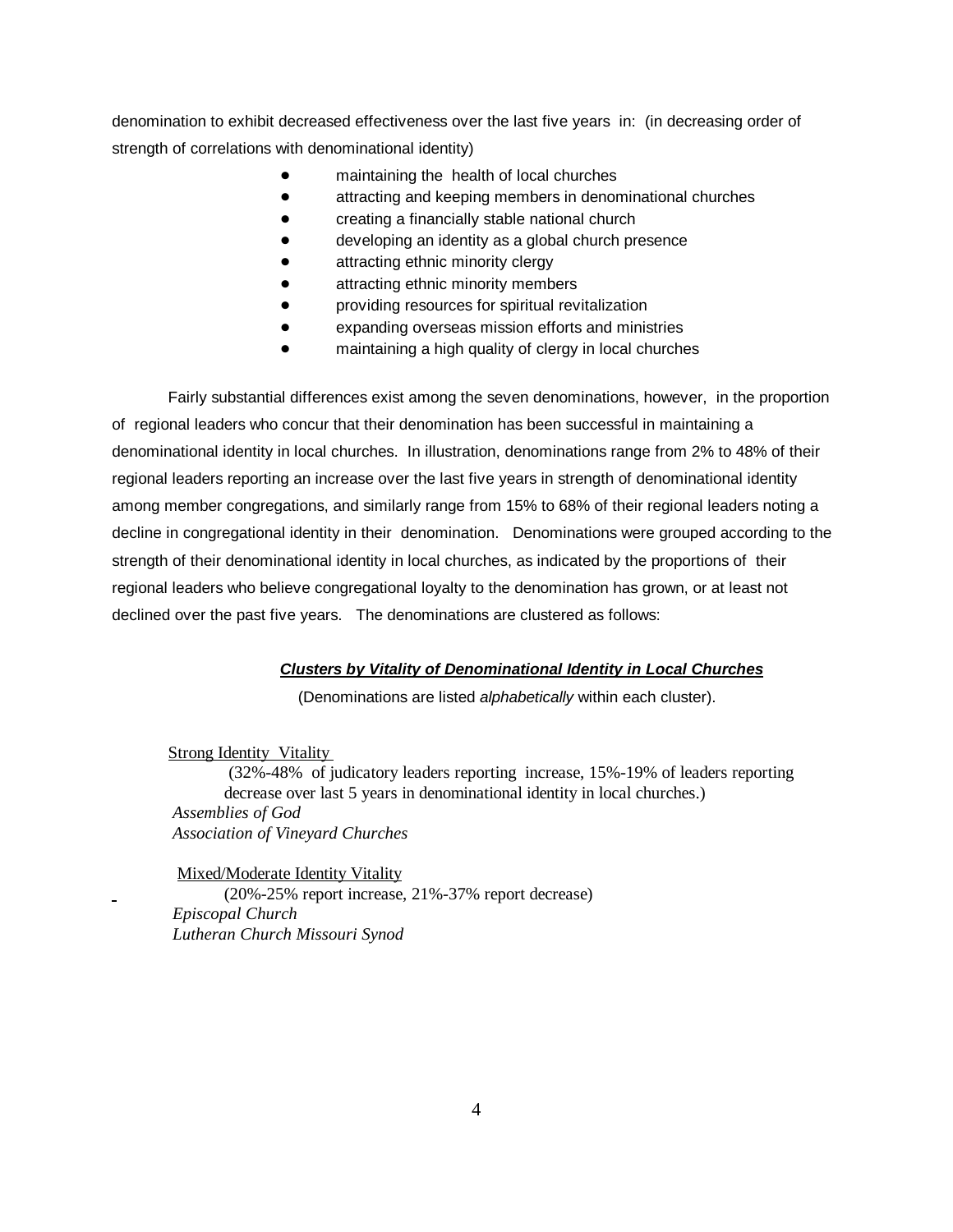#### Weak Identity Vitality

 (2%-16% report increase, 53%-68% report decrease)  *Reformed Church in America United Church of Christ United Methodist Church*

In looking at these clusters, some may note that denominations with a stronger or more clearly identifiable national offices and leadership have maintained denominational loyalty in their congregations better than those denominations with weaker national structures or lack of any one central national body. This distribution accords with several scholars observations on the value of centralized authority for denominational identity.<sup>7</sup> There may be other explanations for this clustering as well. <sup>2</sup>

 Denominational theology, polity and culture do have some effect on the extent of congregational loyalty. However, these data also indicate differences among judicatories within denominational clusters (as well as within particular denominations on all variables). If even adjacent judicatories of one denomination have very different mode of operating due to historical situations, a change of top executives or a large influx of ethnic members creating different expectations of the exercise of religious authority and the provision of services, <sup>8</sup> then judicatories of one denomination in different parts of the country are likely to vary as well.

Nancy Ammerman (1999) describes the culture of the west, which is highly individualistic and secularized especially in the Northwest. She suggest this culture may depress strong local expression of identity with particular denominations. In our interviews with regional judicatory leaders, the Northwest was the only region which really stood out from our other six areas. Almost all of the ten regional leaders (executives and senior staff representing seven denominations) interviewed in the Northwest region by three different interviewers, made a point of stating that their national church offices in other parts of the country have no understanding of the difficulty they face in trying to build strong ties between their congregations and their denomination. Most of these judicatory officials remarked to the effect that their clergy and congregations were very independently minded and were

 $\frac{2}{3}$  My colleagues presenting in this session want me to admit the foregoing explanation is rather postfactum. This clustering was more due to serendipity than theory. In running cross-tabulations on a number of both ordinal and nominal variables where a correlation statistic was automatically requested, I could not help but notice that the alphabetical listing of denominations was producing a good number of significant correlations with other variables! My colleagues have jokingly suggested that no more analysis on denominational identity is now called for: since the name of the denomination is obviously the central factor in keeping their congregations loyal. Therefore, denominations and movements should take care that the name they choose starts with a letter at the beginning of the alphabet (indicating they are of superior "grade") or at least take care they do not choose a name that is qualified by an adjective, such as "reformed" or "united"!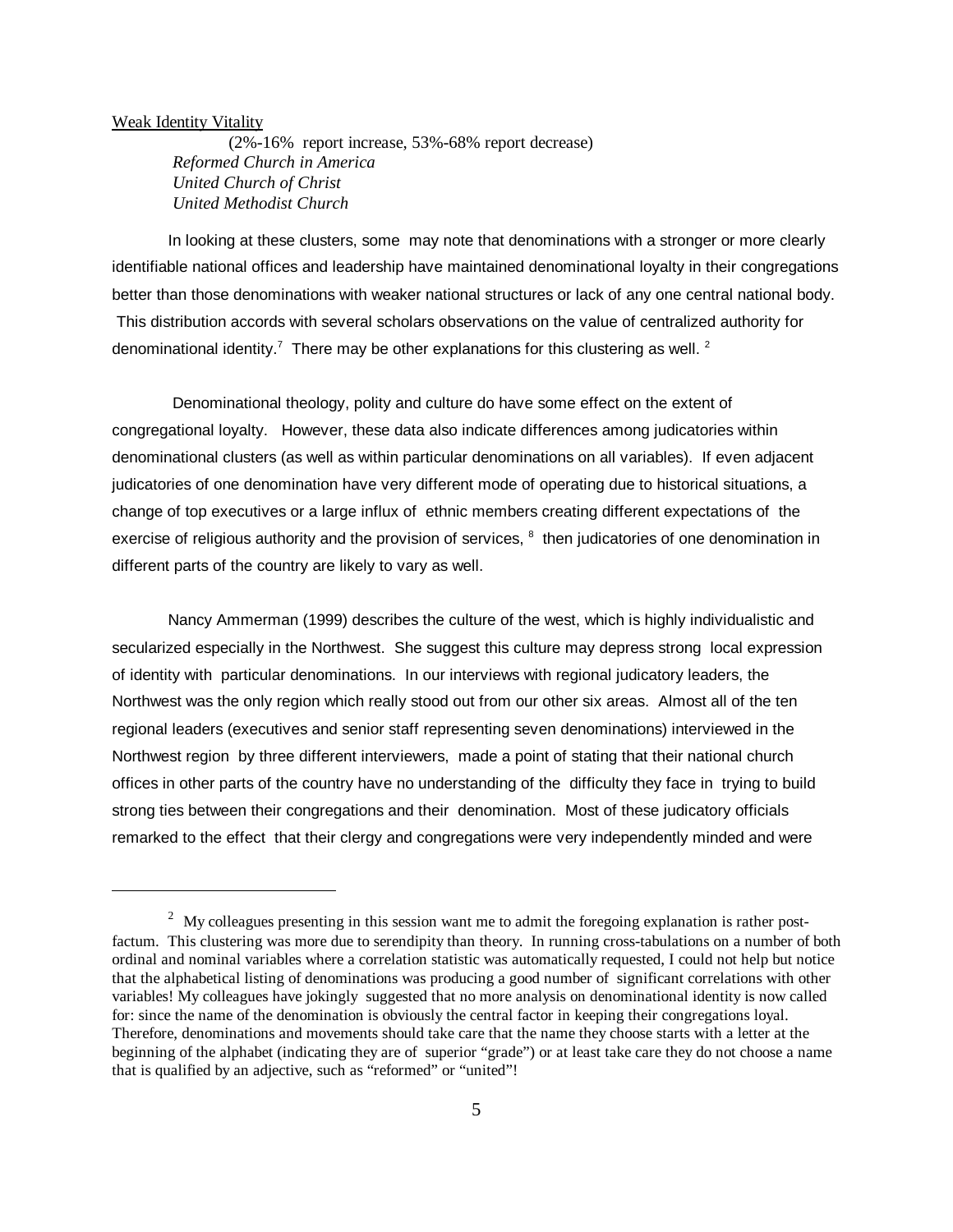not inclined to collaborate with one another. Particulary difficult for enhancing denominational identity, these regional leaders noted, is that fact that their congregations were filled with persons who were new not only to this denomination, but also many who were new to church-going altogether. Further, executives noted that such recently churched members, in accord with Northwest cultural norms, are more interested in what they can immediately get from attending church. Even if good educational programs were available, such persons would change churches or dropout if they are pressured to undergo any but the most limited religious preparation for understanding the denominational tradition to which their congregation belongs.

The answer to whether maintaining denominational identity in congregations has become more difficult, is in short likely affected by attributes of the denomination - its theology, ethos and polity, characteristics of the judicatory history, present organization and leadership style, as well as he culture and geography of the region. There are several other aspects of denominational identity, however, which can be pivotal in predicting congregational loyalty to the denomination.

#### **Pride in the Denomination's Tradition and Pride in the National Church's Policies, Actions**

Denominations have a history, or organizational saga<sup>9</sup> of how and why they came into existence and the effect of early leaders on the development of the denomination. In some denominations this saga is of longer duration and perhaps has more impact on current practices, but all denominations and "movements" have some such saga. In addition, denominations are variously distinctive for the kinds of worship, hymns, as well as rituals or ceremonies which have been normative in its congregations. All of these factors contribute to a denominational *tradition.* 

Denominations have some central church structure, typically with staffed divisions or agencies which handle national and international missions, education and deployment of clergy, lay leader training programs and educational materials, church development and support, and the like. National executive offices and governing bodies also make regulations and policies governing what congregations, but especially pastors, are expected to do if they wish to remain denominationally affiliated, and issue policy statements that receive both church and public media attention. These are the kinds of actions that contribute to the current impression of the **National Church** held by lay and clergy members.

Nancy Ammerman mentioned that congregations can be classified as to whether they have a strong identification with the tradition (primarily the distinctiveness of the worship) and whether they have a strong identification with the organizational structure of the denomination. The survey data from judicatory leaders affirms that these two types of "identity" are distinct, but often related. Two survey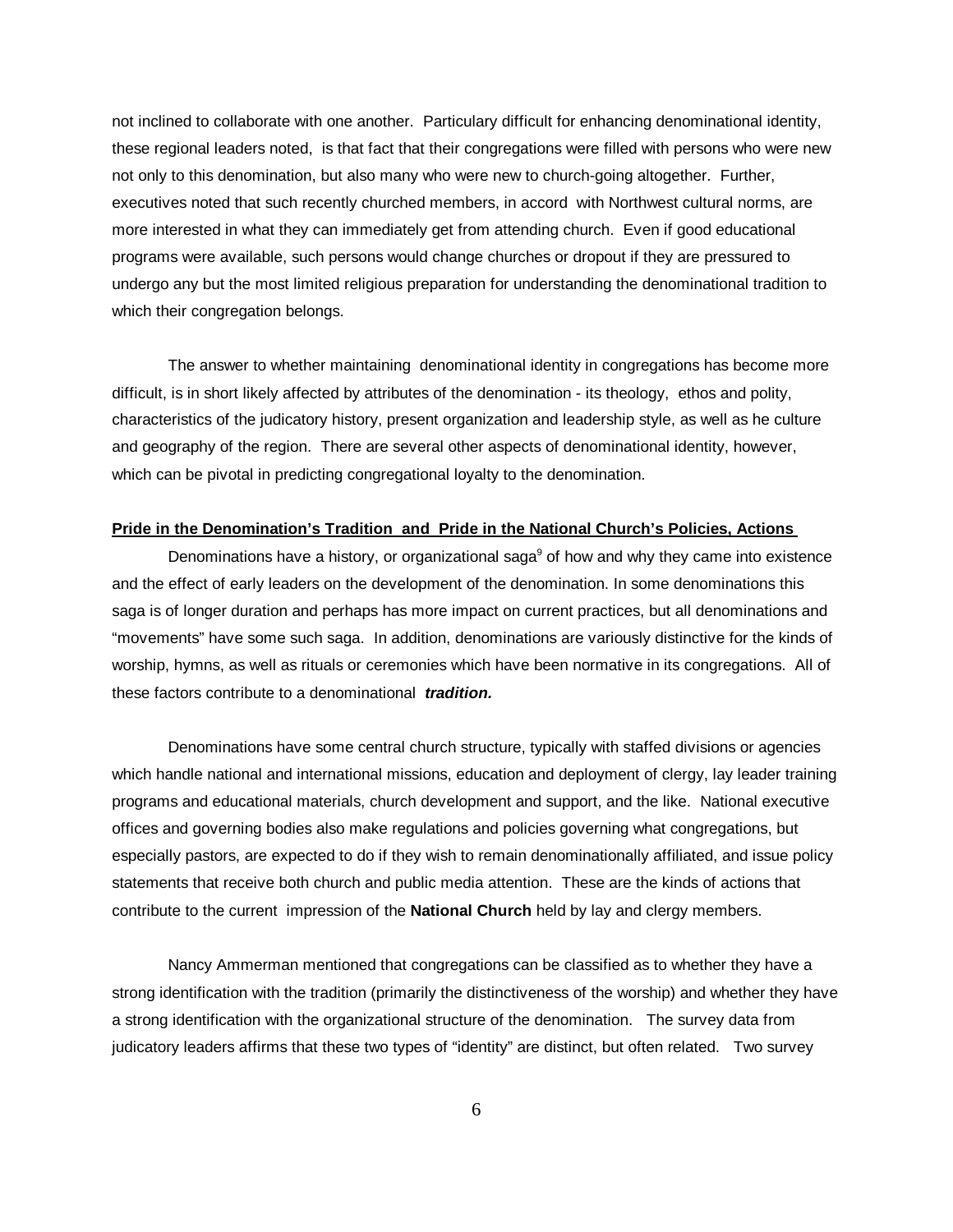questions for regional leaders asked the extent to which it was "mostly true" to "mostly false" that in their l judicatory **lay leaders** "take pride" in "*our denomination's tradition*" and in "*our National Church's policies and action*s." A majority thought both conditions are more true than false as characteristic of their judicatories. However, proportionally twice as many considered the second statement false.; 44% saying it was at least somewhat false that their lay leaders took pride in the National Church actions compared to 22% who believed it false that their lay leaders take pride in the denomination's tradition. Overall these two measures of denominational identity are quite highly correlated (.57). The Episcopal Church particulary, and the United Methodist Church stand out from the other denominations, according to their regional leaders, in having judicatories where there is a high degree of loyalty to the denominational tradition. The Assemblies of God is unique in having the highest proportion of regional leaders reporting a admiration of what their National Church is doing. The greatest discrepancy in proportion of regional leaders reporting pride in the denominational tradition and pride in the actions of their National Church was found in the Episcopal Church. The most congruence between these two kinds of identity with the denomination were found in the Assemblies of God. However, the correlation between the two kinds of identity holds in each denomination significantly.

Given that whatever stances taken by national church bodies, are apt to be irritating to some pockets of congregational leaders, it would seem advantageous to ensuring that their congregations maintain denominational identification by their leading members having strong loyalties to the denominational tradition.<sup>10</sup> On the other hand, given the rising proportions Nancy Ammerman had just mentioned of non-cradle members in congregations belonging particularly but hardly exclusively to the liberal Protestant denominations, members who have little knowledge of or pride in the particular denominational tradition of the church, it would seem similarly helpful to denominational identity if these "converts" are at least enthusiastic supporters of national church policies and mission priorities.

This raises the question of whether identity with the denominational tradition can offset lack of pride in the national church's policies and actions in maintaining denominational identity in congregations. In correlations in the total sample and in each of the three Denominational clusters, the existence of both of these kinds of identity in a judicatory are significantly associated with regional leaders' assessment of overall effectiveness in maintaining a denominational identity in local churches. Denominational Clusters. . However, "pride in the national church" is more strongly related to this assessment than is pride in the denominational tradition in the full sample (.32 to .24 respectively). A fuller answer to this question may depend on some other supports to denominational identity in congregations.

## **Degree of Theological Diversity Among Church Members**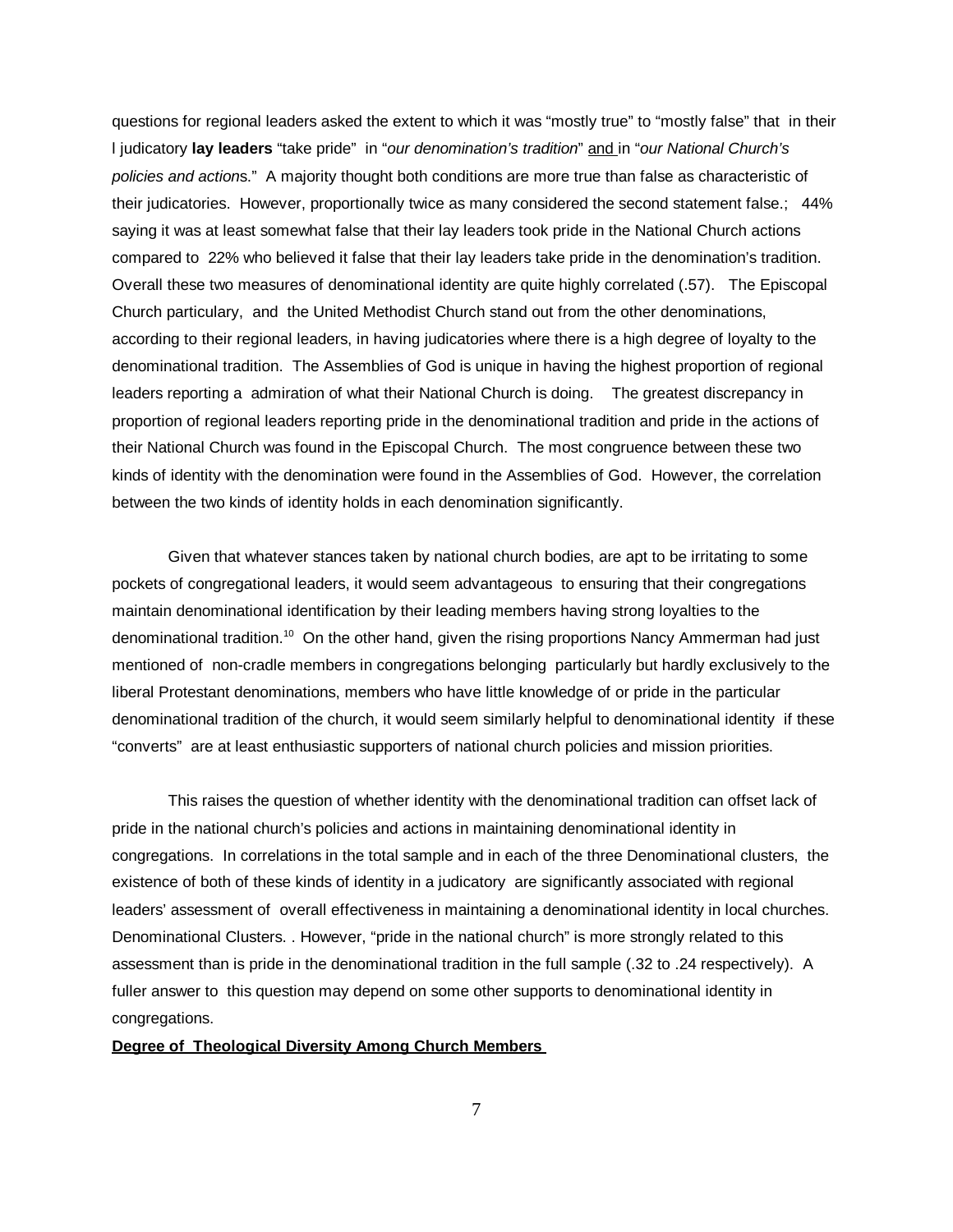One major support to denominational identity in local churches appears to be the degree to which regional leaders perceive "theological diversity in beliefs among church members" in their judicatories. The more regional leaders disagree that there is theological diversity in their judicatories, the more likely they are to believe their denomination has become increasingly effective in maintaining denominational identity within its congregations (-.24). Regional leaders of judicatories in which congregations accept the same set of core beliefs would likely see this happy state of affairs as characteristic of their denomination. However, the more theologically conservative denominations are more likely to have stated beliefs to which their congregations and clergy are expected to adhere. In examining this possibility by the Denominational Clusters, indeed the High Identity Vitality denominations (AOG,AVC) are far more likely to have regional leaders who disgree that theological diversity exists among congregations in their judciatories compared to the other two clusters (-.40), whereas the Low Identity Vitality denominations (RCA, UCC, UMC) stand out from the other two clusters in agreeing that there is widespread theological diversity among church members in their judicatories (.37). The Mixed Identity Vitality denominations (Episcopal, LCMS) have regional leaders who perceive different situations in regard to theological unity of members in their judicatories.

Probably because the Low Identity Vitality denominational cluster is characterized by a high degree of theological diversity among its church members, theological diversity is more an accepted norm for congregations. Therefore, the degree to which regional leaders in this cluster report theological diversity is unrelated to whether they perceive that lay leaders take pride in their denomination's tradition or in the actions and policies of their national church, or whether denominational identity among congregations is growing or declining. This is definitely not the case in either the High or Mixed Identity Vitality Clusters. In both these clusters, some uniformity of theological beliefs appears important for denominational identity in local churches generally, and for the degree to which lay leaders take pride n both in the denominational tradition and in the national church.

## **Judicatory Actions to Strengthen Denominational Identity**

#### *Seeing that churches in judicatory comply with their denomination's basic theology and*

*rules* might be a way that regional leaders could employ to increase denominational identification among their congregations. However, this is a means to strengthening denominational identity mainly considered by the regional leaders in the High Identity Vitality denominational cluster, the only cluster which has both comparatively strong degrees of theological uniformity and judicatory control over whether clergy and congregations may retain denominational affiliation. Regional leaders In the other two denominational clusters are more divided on whether they should (or realistically could) put priority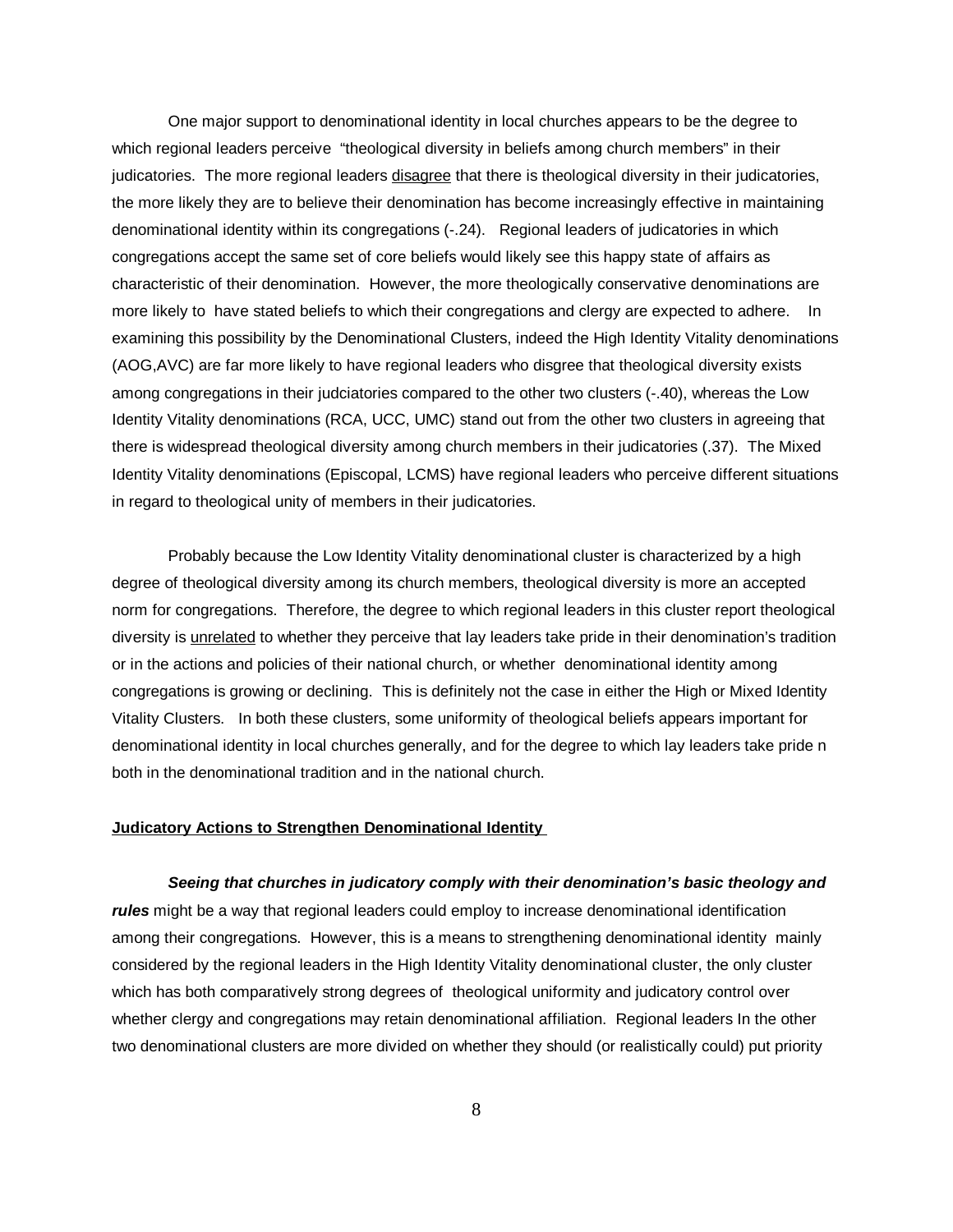on obtaining a greater degree of theological homogeneity among their congregations; to attempt this might result in severe loses of membership, especially in the Low Identity Vitality cluster.<sup>11</sup> Regional leaders in the High and Mixed Identity denominational clusters who intend to give priority to ensuring congregational compliance with denominational theology, may feel more supported to take such action when they also perceive that a majority of congregational leaders highly approve of their national churches' policies.

*Using National Denominational Resources,* Nancy Ammerman found, predicts strength of denominational identity in congregations. Do regional leaders who use or advise others to use national denominational resources in working with congregations perceive higher congregational identification with the denomination as a whole, its tradition, and its national church pronouncements and priorities? **Yes**. The greater use regional leaders make of national denominational resources for helping congregations in their judicatories, the significantly more growth they notice in congregations' maintaining a denominational identity (.22), they are more likely to report that in their judicatories lay leaders take pride in their denominational tradition (.14), and especially pride in their national church activities (.28). Whether regional leaders use consultants or programs from non-denominational agencies at all or in combination with denominational material and persons, has no significant effect on denominational identity of congregations. A reason for this lack of impact from using nondenominational agencies and resources is, analysis of write-in names of consultants and agencies indicates, is attributable to the fact that regional leaders in theologically conservative denominations tend to use a different cluster of non-denominational consultants and agencies than those in the theologically liberal denominations, although there is some cross-over in use of consultants and agencies.

 Regional leaders in the High Identity Vitality denominational clusters are significantly more likely than those in the other two clusters to use or recommend national church resources and programs (.24) for their own local churches, while those in the Mixed Identity Vitality clusters are least likely to do so (-.20). Leaders in the Low Identity Vitality cluster are neither more or less likely as a group to use national denominational materials. This distribution underlines an impression of regional leaders in the High Vitality cluster being favorable toward what their national church offers and trying out national denominational resources; those in the Mixed Vitality cluster resistant to national church programs and publications, and being somewhat skeptical of whether these would be applicable to congregations in their judicatories; while those in the Low Vitality cluster are more indifferent, will take or leave national resources depending on how useful they anticipate they will be in their judicatories. The data, however, suggest that regional leaders in all denominational identity clusters would be well advised to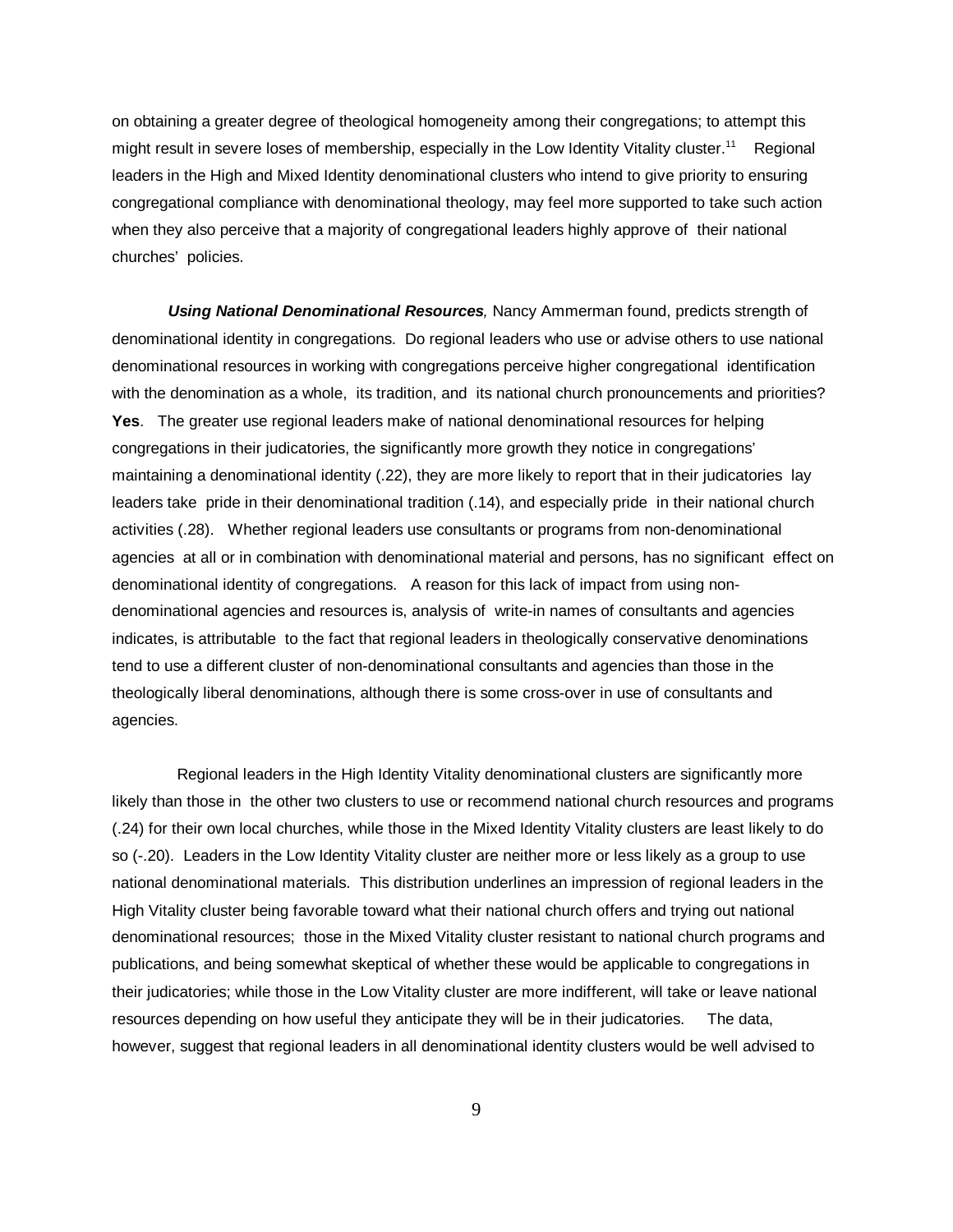use their national denominational programs and publications. Although causal direction can be ascertained from this survey data, still the greater use regional leaders in all three Identity Vitality clusters make of their national denominational resources in working with congregations, the better they assess the growth and maintenance of denominational identity in local churches.

Site interviews with judicatory executives gives some insight into how these leaders make use of national denominational resources. A number of regional executives advertise national resources through including a page or more about denominational programs available in their own judicatory monthly newsletter, sometimes suggesting that clergy and church leaders check out the national church web-site. Regional executives also advertise clergy retreats and lay training programs to take place in the judicatory which will be led by some one from the national church. To be sure, some of these national programs are not voluntary for regional judicatories to sponsor: especially those one sexual abuse in churches. These site interviews indicated too that a number of regional executives and senior staff use a national reource of program, but tailor it themselves specifically for the congregations in their region, so in a way it is also "their" program as well as that of the national church.

*Taking Actions to Bridge Gaps Between the Local Church in the Judicatory and the National Church* **and/or** *Aligning the Judicatory's Identity More with the National Church* would be direct responses to what about two-fifths of the regional leaders perceive to be somewhat problematic in their judicatories. Over two-fifths believe that "bridging gaps between our churches and the National Church" should receive at least "much" effort on the part of their judicatory in the next five years; however, only a fifth felt that comparable effort should be expended on "aligning our judicatory's identity more with the National Church, presumably because relations in this area are satisfactory. Yet, it is mainly the amount of effort regional leaders feel should be given the latter, i.e. getting their judicatory and national church more closely meshed, that has several significant correlations with their positive perceptions of growth in congregational and lay leader identification with the denomination.

 These results also suggest that it is those regional leaders who have fairly positive impressions of their national church who are most likely to put priority on furthering relations between their congregations, judicatory with their national church. Site interviews with judicatory executives also gave this impression. Those regional leaders interviewed who described either objections their congregations were having to national church 's policies or pronouncements, or problems they personally were having in trying to relate national church programs and educational resources to congregations in their jurisdictions, never considered they or others in their judicatory alone were to blame for this lack of communication and program coordination. Rather their solutions entailed getting national church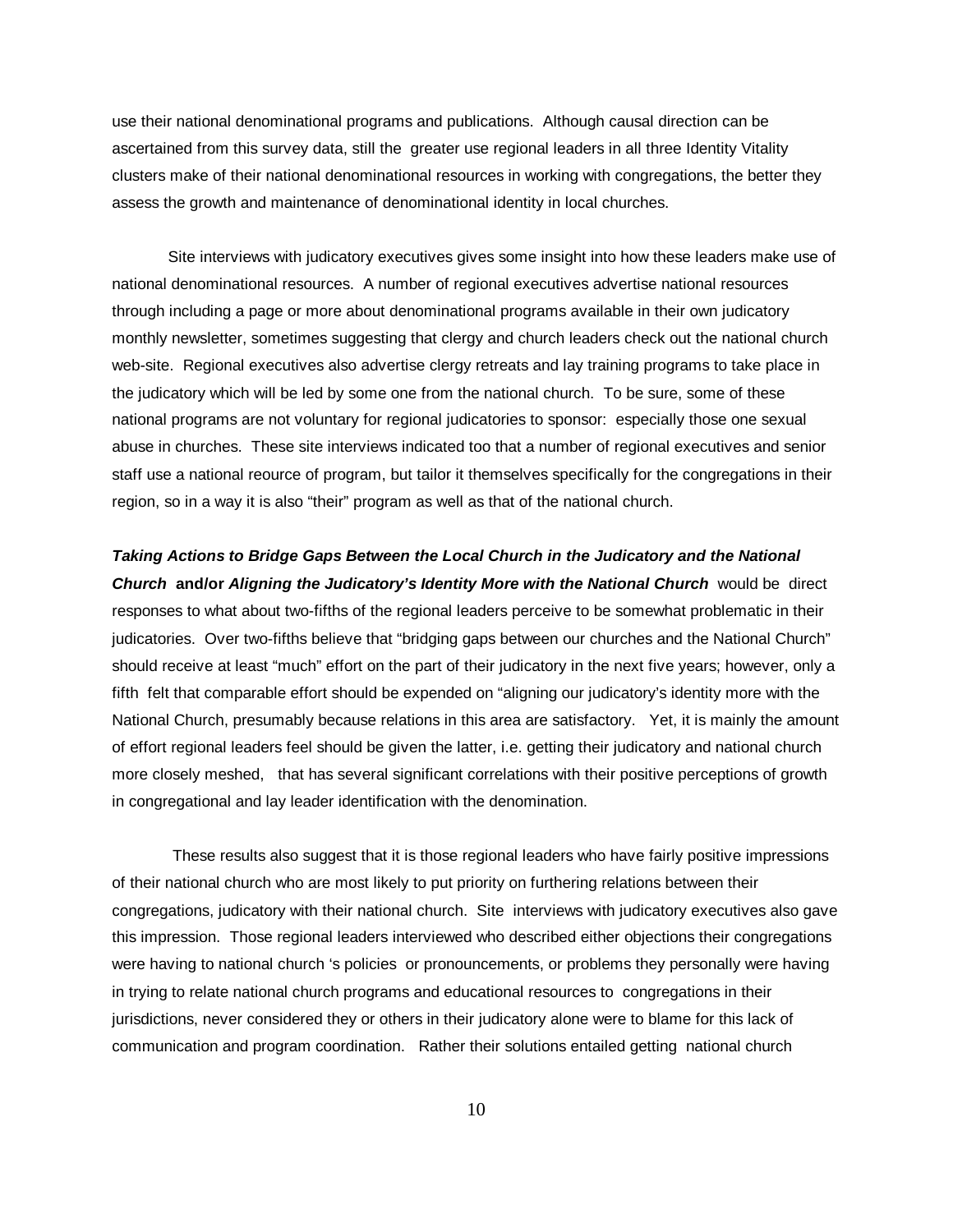executives and program staff to better understand their challenges in working with churches of their particular judicatories, which might be far from the national church offices. Believing that lay leaders generally take pride in the national church's actions is significantly associated with regional leaders' placing greater priority on aligning their judicatory's identity more with the national church in all three Identity Vitality denominational clusters. Or conversely, this shows that if regional leaders do not believe that lay leaders respect the recent policies of the national church, they are unlikely to be willing to expend effort to better judicatory relations with the national church.

## **Relative Strength of Supports for Denominational Identity in Congregations**

In looking at the relative strength of the various conditions and potential actions for enhancing denominational identity in local churches (see Table V, page 6 of the Table Appendix), the three variables with the most consistent predictive power are:

- the extent to which judicatory leaders perceive that prominent laity in their churches "take pride in our National Church's policies and actions";
- the degree to which there is theological uniformity among church members in the judicatory; and
- the frequency with which the judicatory leaders use national denominational resources in their work with congregations.

These three variables, however, do predict the extent of congregational identity with the denomination somewhat differently within each of the Identity Vitality denominational clusters. The more pride judicatory leaders believe their laity take in the activities of their national church, the significantly more apt they are to believe denominational identity in local churches has grown, or at least remained stable declined over the last five years in all three denominational clusters, but particularly the Mixed Identity Vitality cluster (Epis. & LCMS). Only in the Mixed Vitality cluster too does theological diversity have a significant negative effect on congregational identity with the denomination. This is the cluster where there is most likely to be conflicting beliefs and expectations, both within the regional judicatory and between some judicatories and their national church offices. It is only in the Low Identity Vitality cluster (RCA, UCC, UMC) with other influences controlled by regression, that the greater the frequency with which judicatory leaders use national denominational resources in their own work with congregations, the significantly more likely they are to believe that denominational identity has grown in local churches. Since this is the cluster with the lowest denominational identity, it is particularly important to note that national denominational materials can have a positive impact on denominational identity in local churches (if the judicatory leadership is willing to give these programs and publications a trial).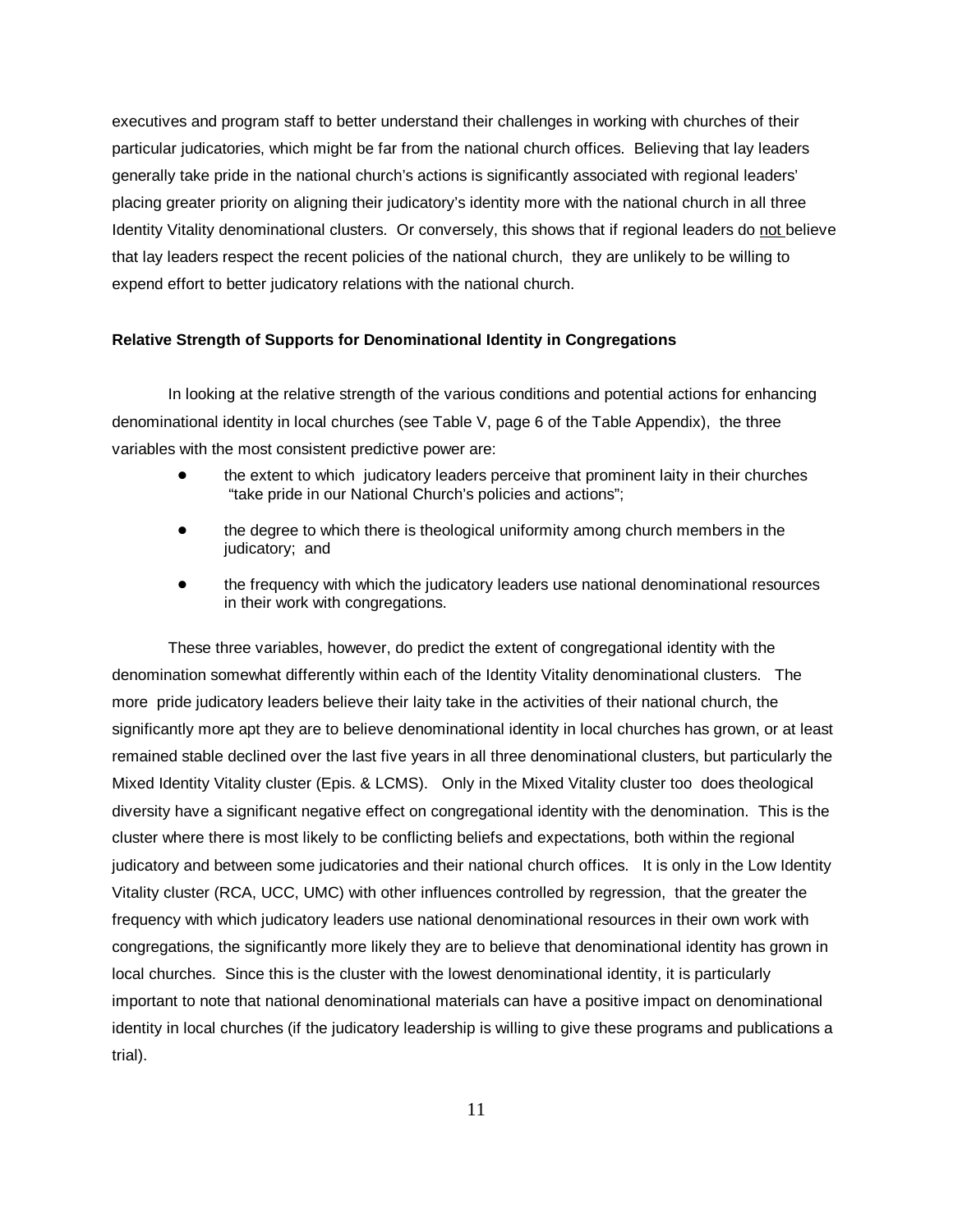A point not shown in the regressions presented, but an important one to make, is that even in controlling for Identity Vitality clusters of denominations, regional leaders' perceptions of the extent of lay loyalty to the denominational tradition will not contribute as much to regional leaders' overall assessment of denominational identity in local churches as the extent of lay admiration of their national church's policies and actions. It also needs mention that the effects of denominational affiliation on denominational identity in local churches are not washed out by controlling the three variables listed above by regression. Adding dummy variables for the highest and lowest Identity Vitality clusters to the three variables listed above using the full sample, indicates (in Table V.C ) that additional characteristics of the denominations contribute to congregational loyalty.

## **Consequences for Regional Judicatories of the Extent of Denominational Loyalty in Churches**

Earlier mention was made of the apparently positive outcomes for the denomination. as assessed from judicatory leaders' responses, if the degree of denominational loyalty in local churches had increased or at least not decreased . There also appear definite advantages for the regional judicatories in whether congregations identify clearly with the denomination, and particularly in whether lay leaders in the judicatory identify with the denominational tradition and/or appreciate the ministries and policies of their national church. The more growth that regional leaders see in overall denominational identity in congregations, and especially the more they believe prominent laity in their judicatories take pride in the denominational tradition and/or the actions of their national church, the significantly more likely they are to also say:

- that congregations in their judicatories "willingly contribute their share to our larger mission"; and
- the effectiveness of regional judicatories in promoting the mission of the denomination has increased over the last five years.

It is fairly well established that financial giving of congregational members to causes beyond their local church, such as voluntary monies sent to their judicatory and to national church missions, is affected by the strength of congregational loyalty to the denomination.<sup>12</sup> Given this, why would judicatory leaders not do everything they could to increase congregational members' endorsement of the national church mission giving priorities? Site interviews with regional leaders in denominations across the Identity Vitality clusters suggest several reasons: Some regional judicatories have experienced competition for mission funding occasioned by the national church soliciting their congregations directly without contacting or notifying the judicatory staff, a situation that does not breed trust. More commonly, it seems that regional leaders' reluctance to advance the causes of the national church is occasioned by division among congregations within the judicatory over some national policy statement or new national directives affecting congregations. In this situational scenario, if the judicatory executive pushes the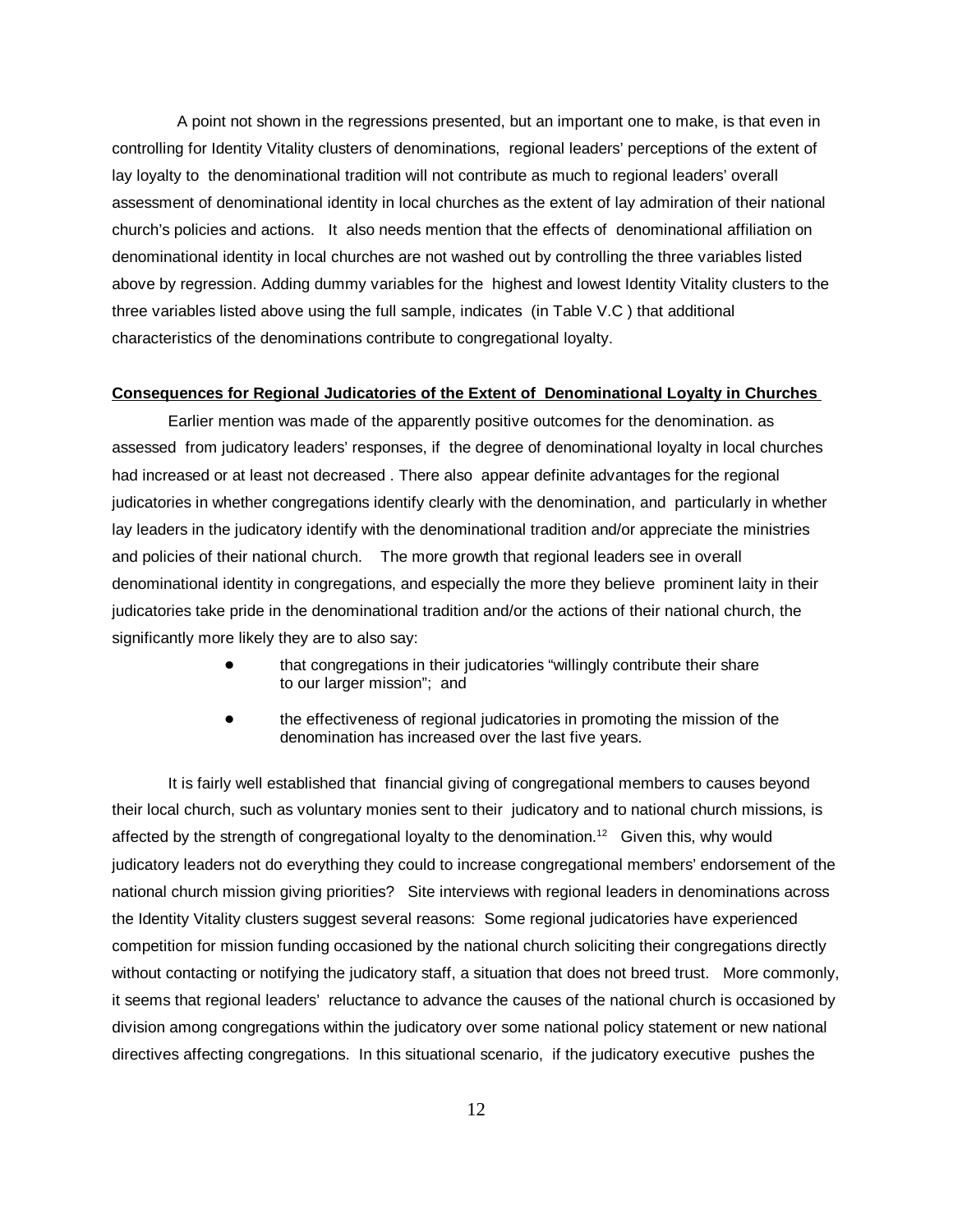funding causes of the national church, such action is almost certain to increase dissension within the judicatory. If severe or long lasting, such dissension can potentially lead to the regional executive being criticized by some internal faction, reducing not only the executive's ability to mediate conflict within the judicatory, but also potentially reducing congregational funding of the judicatory.

Regional leaders who believe that there has been an improvement in keeping congregations denominationally loyal over the last five years, are also apt to believe the overall effectiveness of judicatories in promoting the mission of the denomination has increased in this time period (42% overall though judicatory effectiveness had increased, possibly extrapolating form their own experiences.) Regional leaders' perceptions of growth in denominational identity among local churches, is less related to whether they though the importance of judicatories in relation to the national church had increased in their denomination (52% thought it had). There are some interesting differences by denominational cluster, however. The more regional leaders in the High Identity Vitality denominational cluster (AOG,AVC) believe that denominational identity has grown in their congregations over the last five years, the significantly more likely they are to say that their judicatories have also grown in importance relative to the national church during this time period. The opposite is the case for regional leaders in the Mixed Identity Vitality (Epis & LCMS) and Low Identity Vitality (RCA,UCC,UMC) denominational clusters. The more leaders in these last two clusters believe that denominational identity has increased in their local churches, the significantly less apt they are to say that their judicatories have increased in importance relative to the national church. These interactions may be attributable to some positive effects of decentralization in the High Vitality denominations which by definition stand out as particularly growing in in denominational identity within their local churches, or rather to the lessening importance of the national church compared to the regional judicatories in tho Mixed and Low Vitality denominations whose leaders are more likely to acknowledge a decrease in congregational identity with their denominations, or a combination of these and other factors.

From these last findings, one might surmise that there are at least mixed feelings within the leadership of many regional judicatories about whether growth in denominational loyalty among their congregations is unequivocally going to be "a blessing" for them.

## **IN POSTSCRIPT SUMMARY**

Denominational identity in local churches, as perceived by regional judicatory leaders, is associated with many other positive trends in denominational conditions - particularly greater unity of purpose within the denomination, growth in membership, in overseas mission efforts, clergy recruitment, national church funding, and congregational health. In general the major variables predicting growth in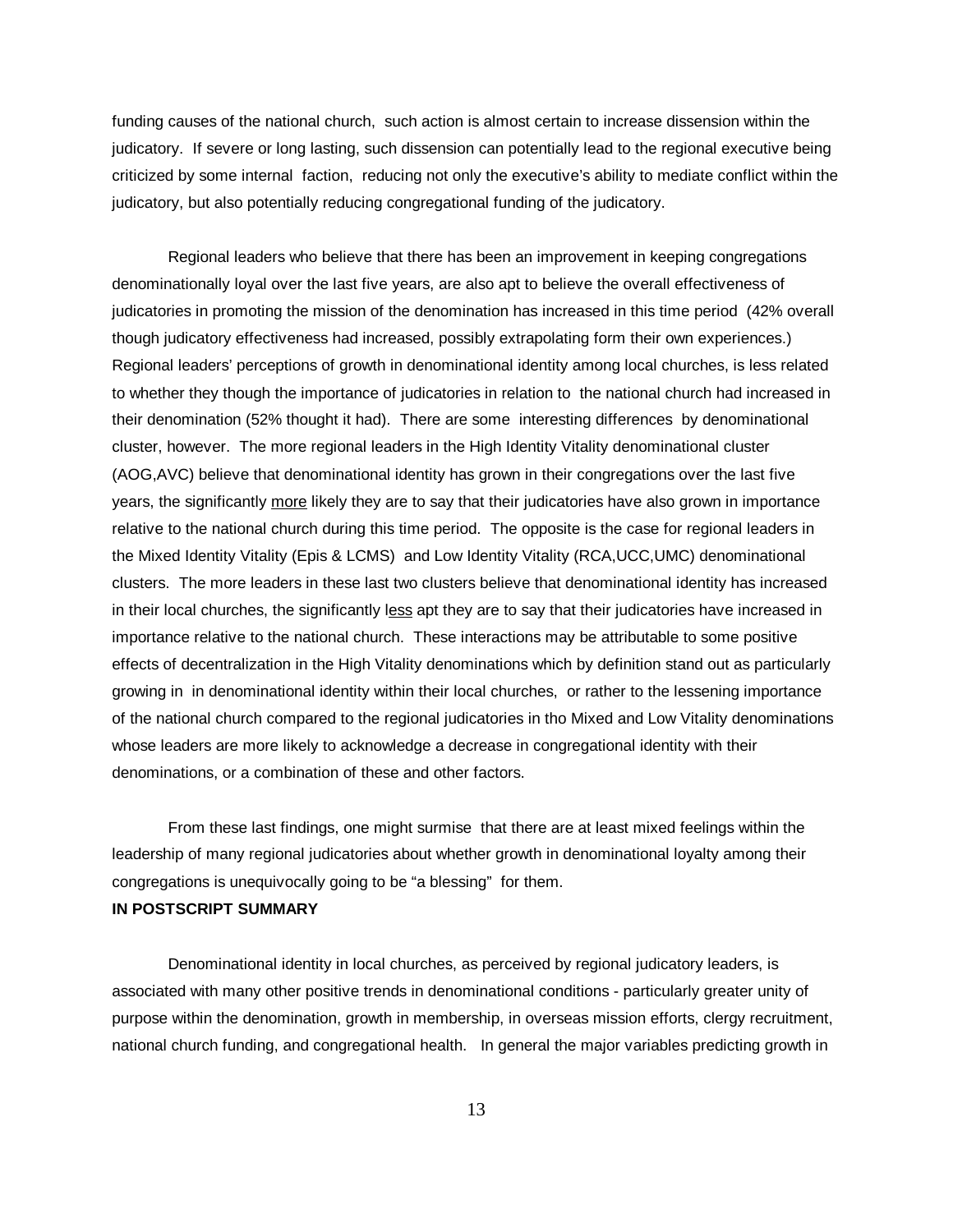congregational identity with their denominations are regional leaders perceptions of the degree that: 1) lay leaders in their judicatories take pride in their national church's policies and actions, 2) there is theological unity among judicatory members; 3) the judicatory leaders use national church resources in working with their congregations. However, clusters of denominations grouped according to amount of growth or decline in denominational identity among local churches, continue to predict strength of congregational loyalty to their denomination even with the three major contributors to denominational identity controlled by regression. Further on some measures there is different relationship (considerably weaker, stronger, or in the completely opposite direction) among predictors of denominational identity in each of these clusters. It appears that denominational culture still matters in predicting denominational loyalty.

## **ENDNOTES**

1. This comment was made by an AOG district executive interviewed as part of the ORW study. His statement is also true for the LCMS (Becker, l998). Lutheran Missouri districts were established by their national office to have a more immediate denominational presence in a geographical area for oversight of and services to congregations, not be semi-autonomous or loosely affiliated bodies of the larger denomination. In other denominations, clusters of congregations originally established one or several national church bodies to coordinate regional efforts (UCC? UMC?), but in these denominations and others, e.g. the Episcopal Church and RCA, the national governance body and offices so established in turn create additional regional judicatories.

2. Denominations on the national level have structures which still exercise, as Chaves (1993) describes, both "religious authority" over belief and belonging rules and policies, and "agency authority" or expertise in congregational and leadership development, fund-raising, education, and the like. As I have argued elsewhere (Lummis, 1998), although in past decades regional offices may have exercised primarily "religious authority" , now their staffs are charged with maintaining religious standards but additionally are asked to provide expert consultants and resources to better serve the needs of the congregations in their jurisdictions.

3. Nancy Ammerman, 1999 "Challenges to Denominational Identity in Local Congregations", Paper presented at the Religious Research Association Annual Meetings, Boston (November, l999); and Ammerman (1994).

4. Researchers have made these points in general and for particular denominations and as empircial generalizations for all denominations, see for example, Ammerman (l993, 1994, 1997, 1999, Becker (1998), Chaves (1997), Frank (1997; Hadaway and Roozen (1995); Luidens (l994); Nesbitt (1997); Poloma (1998,1999).

5. This point seems to be especially true in denominations which have tried to include many different perspectives, as described by Barman and Chaves (1999) for the United Church of Christ, Richey (1996) for the United Methodist Church, and Swatos (1999) for Episcopal Church.

6.This survey was sent out to the population of regional executives in these seven denominations, as well as subjudicatory leaders in the Assemblies of God, the Lutheran Missouri Synod, and the United Methodist Church. Packets were sent out from Hartford Seminary with labels supplied by the national offices, included the survey with our promise of confidentiality, a cover letter signed by a national denominational leader, and a postage-paid return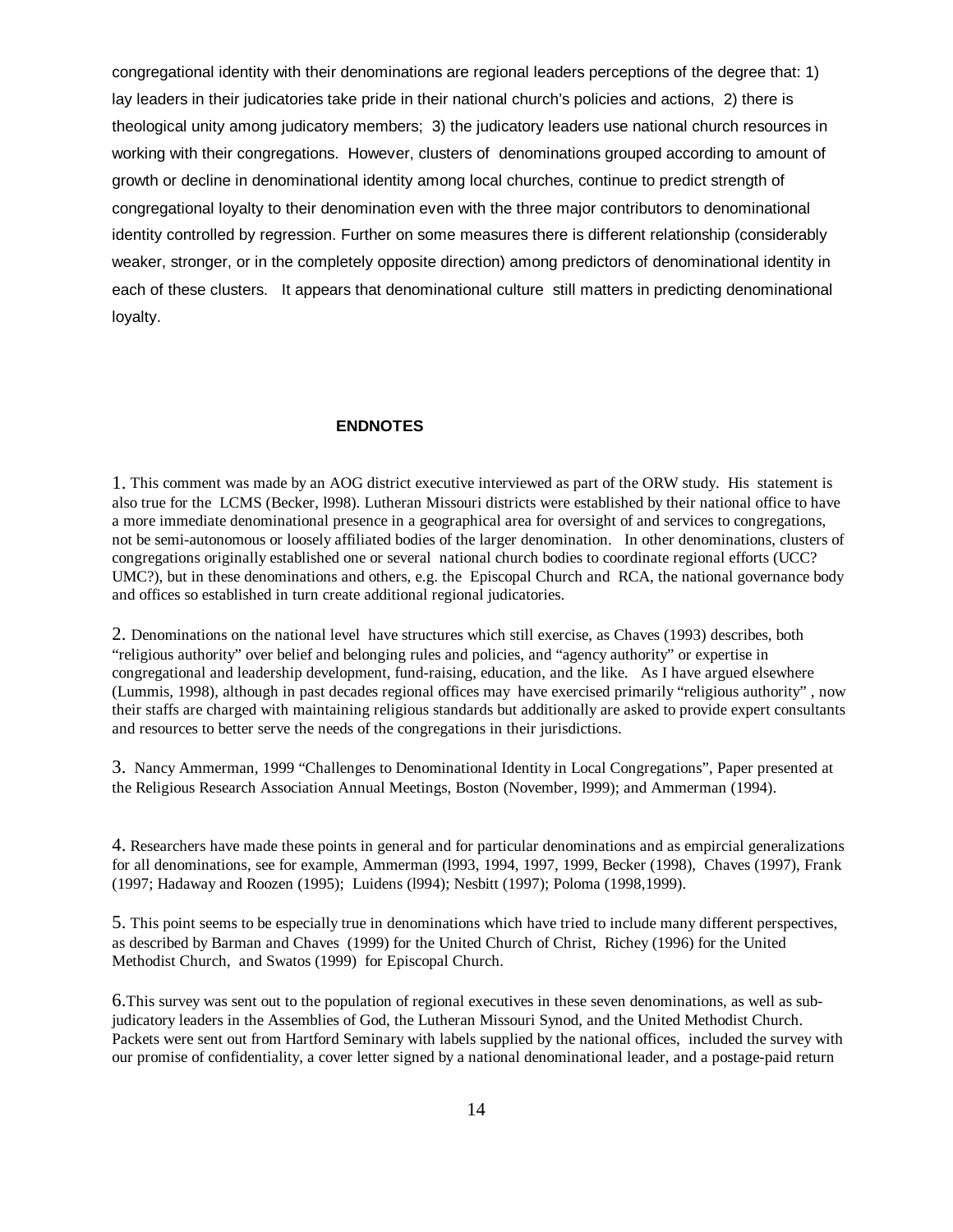envelope addressed to us. The 1075 surveys represent an approximate 50% return across denominations, with rates between 35% and 70% in the seven denominations.

7. Liebman, Sutton and Wuthnow (1988) predicate a generally positive influence of a centralized authority structure on holding denominations together, unless lines of cleavage coincide causing mass defections. Richey (1994:89) argues that where regional bodies, agencies and task forces compete effectively for resources and influence with the national bodies, the former top-down "denominational grammar begins to erode". This causes disruption of common identity and value priorities in denominations where this has occurred, as has happened in ly the United Methodist Church. Barman and Chaves (l999) case study of the UCC depicts this denomination as fractured organizationally on the national level for some time, a situation which has been aggravated (at least temporarily ) by its current restructuring. Luidens (1994) describes the pressing need felt by the RCA General Synod to find a common mission that would serve to develop unity and common identity in this denomination.

8. In illustration, see the case studies of the striking differences in organization and issues in adjacent regional judicatories belonging to the the Seventh Day Adventists (Lawson, 1998,1999) and to the Roman Catholic Church (Harper and Schulte-Murray, 1998).

9. I owe the concept of "organizational saga" to Burton Clark's description (Clark, 1972) of how this process works in institutions of higher education to shape present structures and beliefs.

10. This question is explicitly raised by Wood and Bloch (1995) in discussing the impact of the UMC national church rulings on clergy homosexuality on lay members: "..those who do not agree with the national church --will they leave the UMC, diminishing its diversity, or will the common UMC heritage be strong enough to hold them despite their dissatisfaction on the issue?"

11. Hoge, Johnson, and Luidens (1994:206-207) predict that if a mainline denomination tries to define itself theologically so narrowly that it places new mandates on what members must believe, mass withdrawals and splits in the denomination are likely to occur.

12. Hoge, Johnson, and Luidens (1994:211-212) report from their study that "while mainline Protestants continue to support their congregations financially, they are sending less money to denominational offices."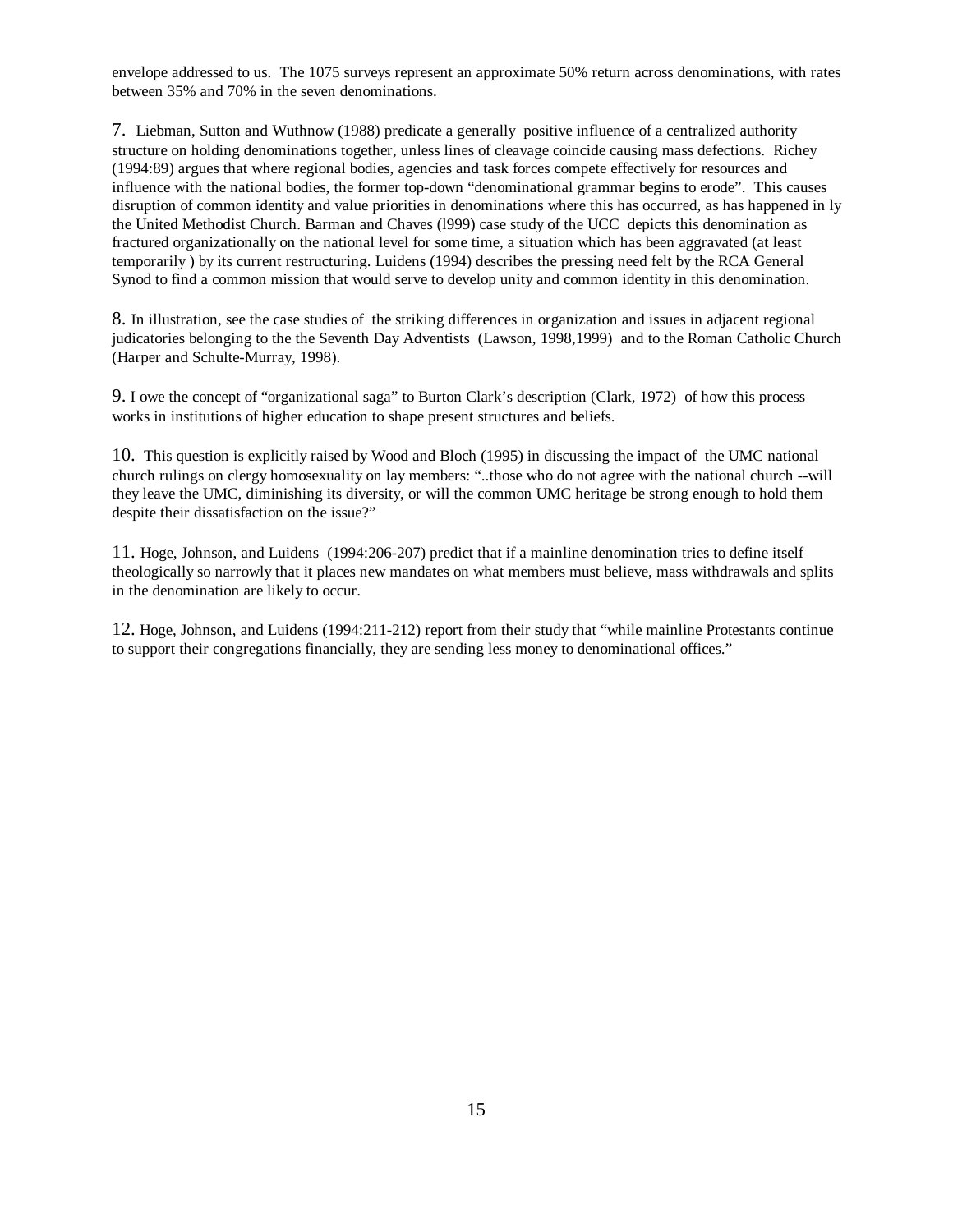## **TABLES ON JUDICATORY LEADERS PERCEPTIONS OF DENOMINATIONAL IDENTITY IN LOCAL CHURCHES**

Association of Vineyard Churches 27 (Area Pastoral Coordinators) United Methodist Church 263 (19 Bps, 33 CC dir; 211 D.S.)

Respondents: Numbers<br>
Assemblies of God
252 (41 Dist. sups., 211 S 252 (41 Dist. sups., 211 Section pres) Episcopal Church 78 (58 Bps; 10 staff,10 prov.pres) Lutheran Church Missouri Synod 353 (31 Dist. pres. 322 Circuit coun) Reformed Church in America<br>
United Church of Christ<br>
257 (Conf. and Ass Conf. Ministers)<br>
257 (Conf. and Ass Conf. Ministers) 57 (Conf. and Ass Conf. Ministers)

## **TABLE I. Overall Responses to Survey Questions on Denominational Identity**

**A. Change Perceived** *in Denomination:* "Over the last five years, in your opinion, has ( your denomination) as a whole become more or less effective in:

1) maintaining a denominational identity in the local churches?"

2) keeping unity of purpose within the denomination

|                          | 1) Den. Identity in   | 2) Unity of Purpose |
|--------------------------|-----------------------|---------------------|
| Denominational           | <b>Local Churches</b> | in Denomination     |
| <b>Efectiveness has:</b> |                       |                     |
| Increased greatly        | 3%                    | 7%                  |
| Increased somewhat       | 18%                   | 22%                 |
| Stayed the same          | 42%                   | 30%                 |
| Decreased somewhat       | 32%                   | 30%                 |
| Decreased greatly        | 5%                    | 11%                 |
|                          | $100\%$ (n=1069)      | $100\%$ (n=1064)    |

## **B.** Situation in Regional Judicatory " In this (regional judicatory), how true are the following statements in your best judgment?

|                                        | Mostly      | Smwht       | Smwht | Mostly        |
|----------------------------------------|-------------|-------------|-------|---------------|
|                                        | <u>True</u> | <u>True</u> | False | False         |
| 3) Lay leaders take pride in our       |             |             |       |               |
| denomination's tradition               | 17%         | 61%         | 19%   | (1052)<br>3%  |
| 4) Lay leaders take pride in our       |             |             |       |               |
| National Church's policies, actions    | 8%          | 48%         | 33%   | (1051)<br>11% |
| 5) There is theological diversity in   |             |             |       |               |
| beliefs among church members.          | 34%         | 43%         | 17%   | (1056)<br>6%  |
|                                        |             |             |       |               |
| 11) Congregations willingly contribute | 18%         | 61%         | 19%   | (1052)<br>2%  |
| their share to our larger mission.     |             |             |       |               |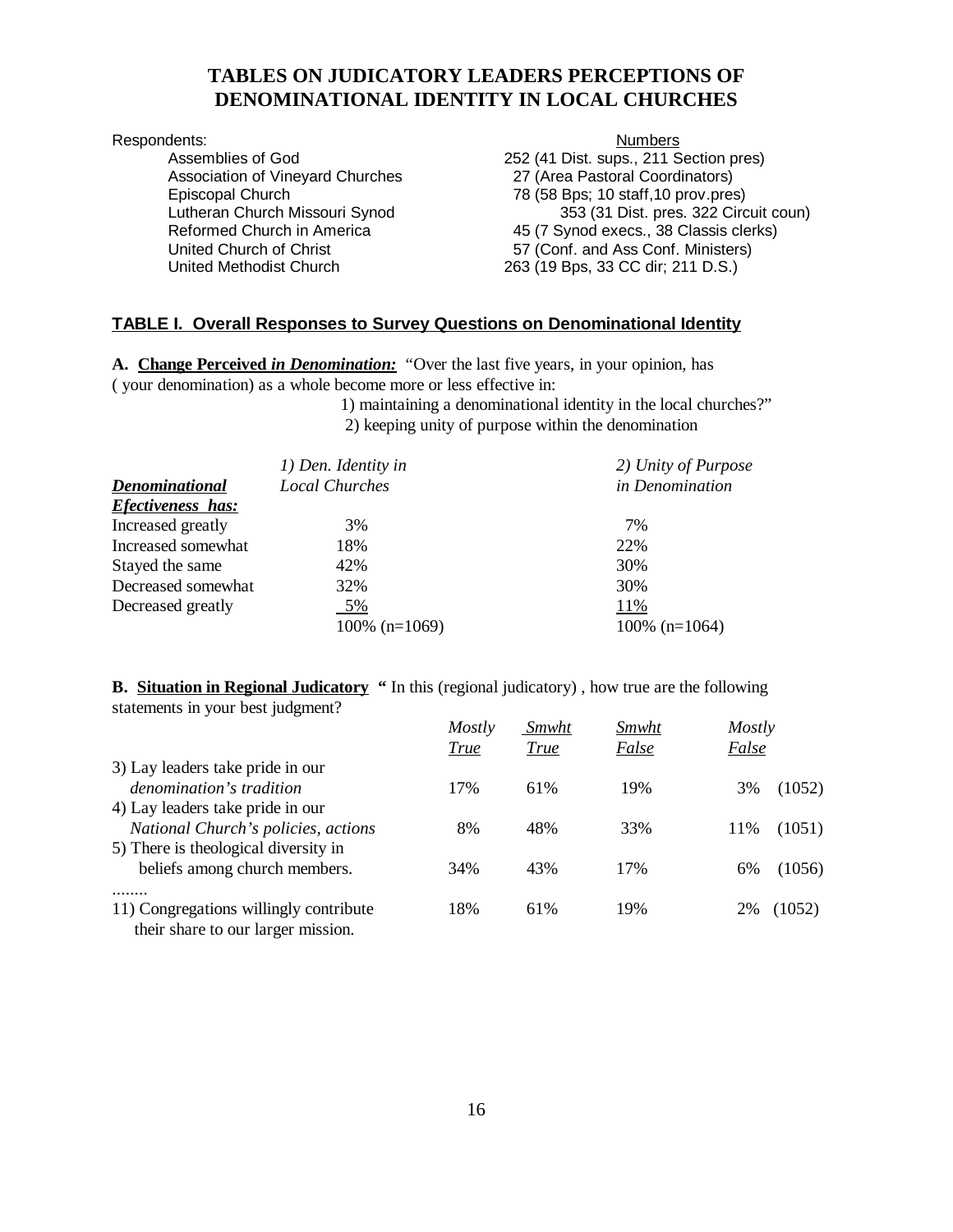**C. Use of Resources in Regional Judicatory:** "How often do you use or suggest each of the following sources for materials, consultants, or programs for local churches in your (judicatory)?

|                                         | Almost        | <i><u>Ouite</u></i> | Some- | Rarely or     |
|-----------------------------------------|---------------|---------------------|-------|---------------|
|                                         | <u>Always</u> | Often               | times | Never         |
| (6) National Church resources, programs | 10%           | 43%                 | 42%   | (1043)<br>6%  |
| (7) Consultants, material programs from |               |                     |       |               |
| non-denominational agencies             | $\frac{0}{6}$ | 14%                 | 51%   | (1041)<br>34% |

**D. Judicatory Priorities in Next Five Years:** "In the next five years, how important are each of the following for this (judicatory) to put major effort in developing or achieving?"

|        | Not               | Fine,         |             |                  |       | <b>Amount of Effort</b>                         |
|--------|-------------------|---------------|-------------|------------------|-------|-------------------------------------------------|
|        | <i>Important.</i> | No Need       | <b>Some</b> | Much             | Great |                                                 |
|        |                   |               |             |                  |       | (8)<br>Seeing that churches comply with         |
| (1054) | 6%                | 30%           | 40%         | 16%              | 8%    | our basic theology and rules                    |
|        |                   |               |             |                  |       | Bridging gaps between our churches<br>(9)       |
|        | 3% (1050)         | 12%           | 39%         | 30%              | 15%   | and the National Church                         |
|        |                   |               |             |                  |       | (10) Aligning our (judicatory's) identity       |
| (1052) | 9%                | 35%           | 36%         | 15%              | 5%    | more with the National Church                   |
|        |                   |               |             |                  |       | E. Judicatory Effectiveness & Importance        |
|        | Decreased         | Remained Same |             | <i>Increased</i> |       | In promoting the mission of the denomination    |
|        |                   |               |             |                  |       | over the last 5 years, would you say:           |
|        | 13% (1064)        | 45%           |             | 42%              |       | The effectiveness of judicatories has:<br>(12)  |
|        |                   |               |             |                  |       | The importance of judicatories compared<br>(13) |
|        | 11% (1070)        | 37%           |             | 52%              |       | to the National Church has:                     |
|        |                   |               |             |                  |       |                                                 |

## **TABLE II. Denominational Difference: Key Clusters**

## *Effectiveness* **of: Maintaining a Denominational Identity in Churches in last 5 years**

*Denominations in Alphabetical Order within the three categories*

 Stronger Denominational Identity in Local Churches (32%-48% of judicatory leaders reporting increase, 15%-19% of leaders reporting decrease) *Assemblies of God Association of Vineyard Churches*

 Mixed/Moderate Denominational Identity (20%-25% report increase, 21%-37% report decrease) *Episcopal Church Lutheran Church Missouri Synod*

Weaker Denominational Identity in Local Churches (2%-16% report increase, 53%-68% report

ecrease) *Reformed Church in America United Church of Christ United Methodist Church*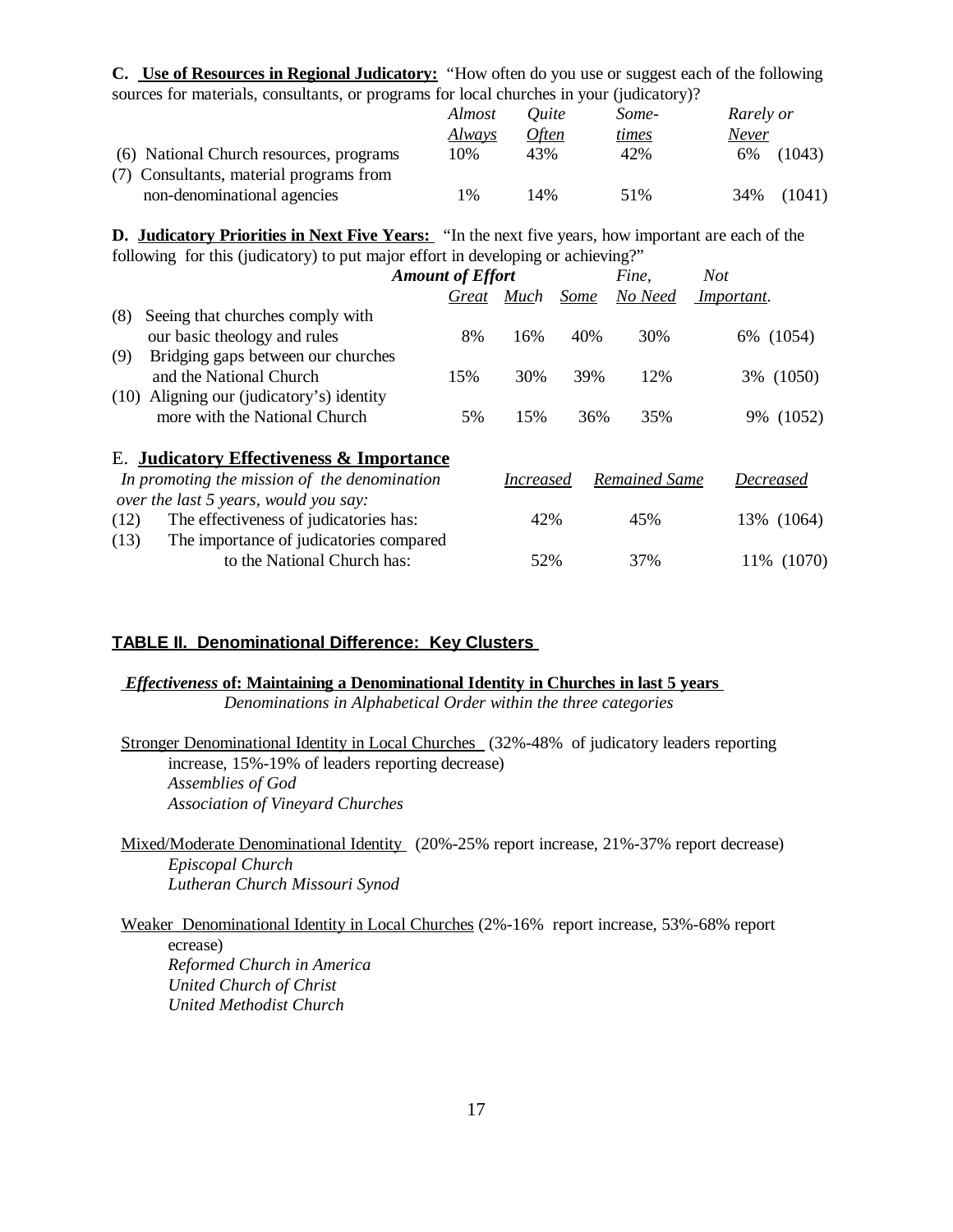## **TABLE III Two Variable Correlations on Denominational Identity** *Correlations given are significant at .01 level or better*

|                                                            | Growth in chch<br><b>Den. Identity</b> | Lay Leader Pride<br>in Den. Tradition | Lay Leader Pride in<br><b>Nat Ch Actions</b> |
|------------------------------------------------------------|----------------------------------------|---------------------------------------|----------------------------------------------|
| A. Correlations with Denomination                          |                                        |                                       |                                              |
| $(1 = specific\ denominator, 2 = all\ others)$             |                                        |                                       |                                              |
| Assemblies of God                                          | .24                                    | n.s.                                  | .10                                          |
| Assoc. of Vineyard Church                                  | .10                                    | n.s.                                  | n.s.                                         |
| Episcopal                                                  | n.s.                                   | .12                                   | n.s.                                         |
| Lutheran Church Mis. Synod                                 | n.s.                                   | n.s.                                  | n.s.                                         |
| Reformed Church in America                                 | $-.14$                                 | $-.08$                                | $-.14$                                       |
| United Church of Christ                                    | $-.10$                                 | n.s.                                  | n.s.                                         |
| United Methodist Church                                    | $-.19$                                 | .09                                   | n.s.                                         |
| <b>B. Correlations with Den. Identity Items</b>            |                                        |                                       |                                              |
| and Potential Contributors                                 |                                        |                                       |                                              |
| 1) Den. Identity in churches                               | ---                                    | .24                                   | .32                                          |
| 2) Den Unity                                               | .49                                    | .20                                   | .35                                          |
| (growth-decline)                                           |                                        |                                       |                                              |
| 3) Pride in Den Tradition                                  | .24                                    | $---$                                 | .57                                          |
| 4) Pride in Nat Church                                     | .32                                    | .57                                   | $\cdots$                                     |
| 5) Theo Diversity in churches<br>(true-false)              | $-.24$                                 | $-.08$                                | $-16$                                        |
| 6) Use Nat.Ch. Resources                                   | .22                                    | .14                                   | .28                                          |
| 7) Use NonDen. Resources<br>(always-rarely)                | n.s.                                   | n.s.                                  | n.s.                                         |
| 8) Priority: Theo. Compliance                              | .19                                    | n.s.                                  | .20                                          |
| 9) Priority:Gaps LocCh--NatCh                              | n.s.                                   | n.s.                                  | n.s.                                         |
| 10) Priority: Jud--NatCh identity                          | .18                                    | n.s.                                  | .22                                          |
| (great-none)                                               |                                        |                                       |                                              |
| C. Correl. with Potential Outcomes                         |                                        |                                       |                                              |
| 11) LocChs give willingly to mission<br>(true-false)       | .13                                    | .28                                   | .22                                          |
| 12) Effectiveness of Judicatories<br>(increased-decreased) | .16                                    | .19                                   | .16                                          |
| 13) Importance of Jud.s vs NatCh<br>(increased-decreased)  | $-.09$                                 | n.s.                                  | n.s.                                         |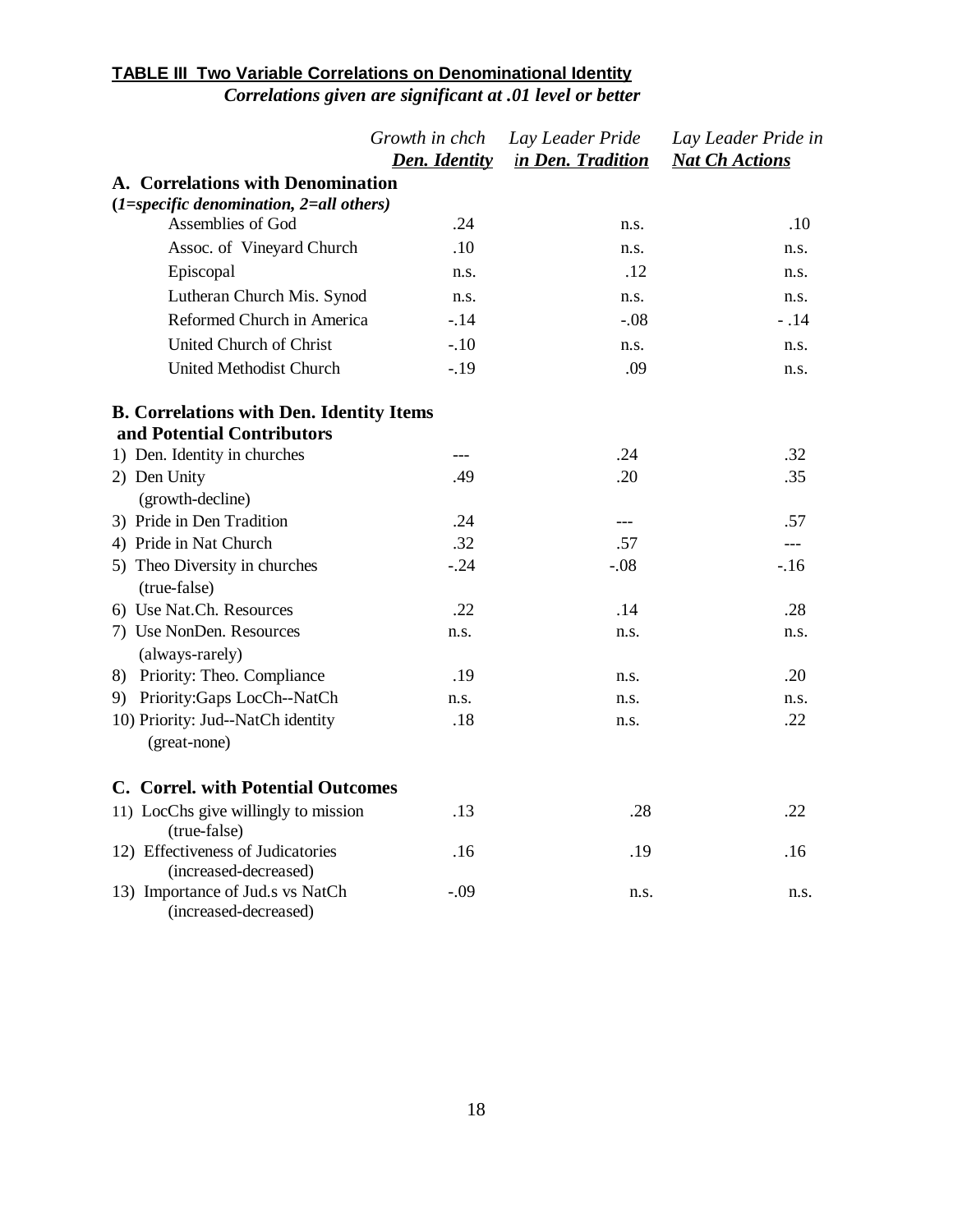# **D. Correlations with Denominational Clusters**

*Correlations given are significant at .01 level or better*

|                                                                           | Hi, Growing Vitality<br>AOG, AVC | <b>Mixed Vitality</b><br><b>EPIS, LCMS</b> | Low, Declining Vitality<br>RCA, UCC, UMC |
|---------------------------------------------------------------------------|----------------------------------|--------------------------------------------|------------------------------------------|
| 1) Den. Identity in churches                                              | .27                              | n.s.                                       | $-.27$                                   |
| 2) Den Unity                                                              | .44                              | $-.15$                                     | $-.25$                                   |
| (growth-decline)                                                          |                                  |                                            |                                          |
| 3) Pride in Den Trad                                                      | n.s.                             | n.s.                                       | n.s.                                     |
| 4) Pride in Nat Church                                                    | .11                              | n.s.                                       | $-.11$                                   |
| (true-false)                                                              |                                  |                                            |                                          |
| 5) Theo Diversity in churches<br>(true-false)                             | $-.40$                           | n.s.                                       | .37                                      |
| 6) Use Nat.Ch. Resources                                                  | .24                              | $-.20$                                     | n.s.                                     |
| 7) Use Nonden. Resources                                                  | n.s.                             | n.s.                                       | n.s.                                     |
| (always-rarely)                                                           |                                  |                                            |                                          |
| 8) Priority: Theo. Compliance                                             | .17                              | n.s.                                       | n.s                                      |
| 9) Priority:Gaps LocCh--NatCh                                             | n.s.                             | $-16$                                      | .14                                      |
| 10) Priority: Jud--NatCh identity<br>(great-none)                         | n.s.                             | $-.17$                                     | .12                                      |
| 11) LocChs give willingly to mission<br>(true-false)                      | .10                              | n.s.                                       | n.s.                                     |
| Judicatories' Effectiveness<br>12)                                        | .10                              | n.s                                        | n.s                                      |
| Judicatories Imp.vs NatCh<br>13)                                          | $-.13$                           | n.s.                                       | n.s.                                     |
| (increased-decreased)                                                     |                                  |                                            |                                          |
| <b>TABLE IV Three Variable Correlations</b><br>on Denominational Identity |                                  |                                            |                                          |
| <b>CONDITIONS</b>                                                         |                                  |                                            |                                          |
| A. Den. Identity in Local Churches<br>(growth-decline) and:               |                                  |                                            |                                          |
| 3) Pride in Den Trad<br>(true-false)                                      | .31                              | .28                                        | .21                                      |
| 4) Pride in Nat Church (true-false)                                       | .31                              | .38                                        | .18                                      |
| <b>B.</b> Pride in Denominational Tradition<br>and                        |                                  |                                            |                                          |
| 4) Pride in Nat Church (true-false)                                       | .71                              | .57                                        | .50                                      |
| C. Theological. Diversity in Local Churches<br>(true-false) and:          |                                  |                                            |                                          |
| 1) Den. Identity in churches (growth-decline)                             | $-.17$                           | $-.17$                                     | n.s.                                     |
| 3) Pride in Den Trad (true-false)                                         | $-.22$                           | $-.16$                                     | n.s.                                     |
| 4) Pride in Nat Church (true-false)                                       | $-.19$                           | $-.22$                                     | n.s.                                     |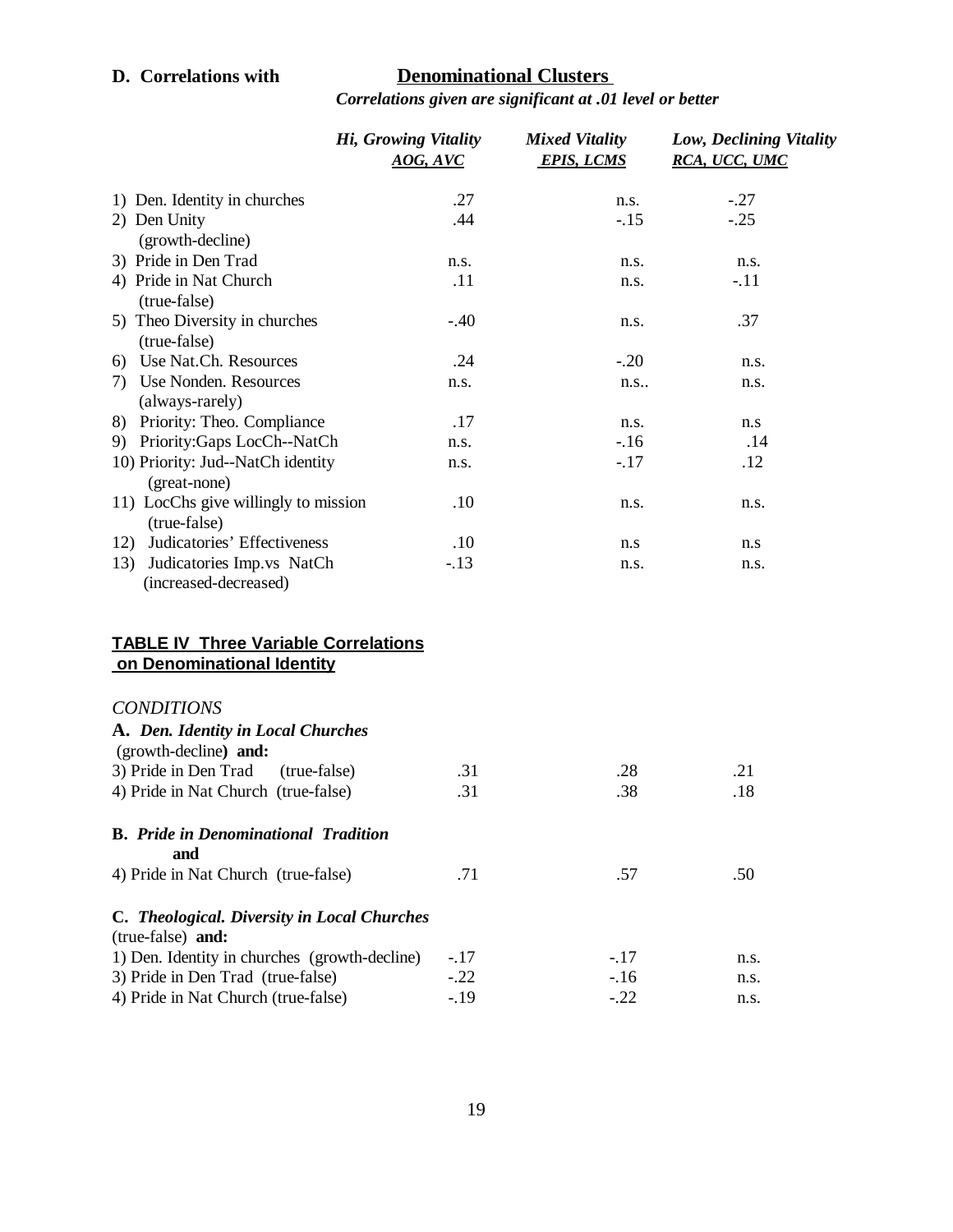|                                                                                                          | <b>Denominational Clusters</b>          |                                            |                                          |  |
|----------------------------------------------------------------------------------------------------------|-----------------------------------------|--------------------------------------------|------------------------------------------|--|
|                                                                                                          | Hi, Growing Vitality<br><u>AOG, AVC</u> | <b>Mixed Vitality</b><br><b>EPIS, LCMS</b> | Low, Declining Vitality<br>RCA, UCC, UMC |  |
| <b>ACTIONS</b>                                                                                           |                                         |                                            |                                          |  |
| D. Use Nat. Church Resources                                                                             |                                         |                                            |                                          |  |
| (always-rarely) and:                                                                                     |                                         |                                            |                                          |  |
| 1) Den. Identity in churches (growth-decline)                                                            | .20                                     | .15                                        | .21                                      |  |
| 3) Pride in Den Trad (true-false)                                                                        | .22                                     | .16                                        | n.s.                                     |  |
| 4) Pride in Nat Church (true-false)                                                                      | .34                                     | .25                                        | .23                                      |  |
| <b>E.</b> Seeing that Churches Comply with<br>our basic theology and rules (great effort-                |                                         |                                            |                                          |  |
| no effort) and:                                                                                          |                                         |                                            |                                          |  |
| 1) Den. Identity in churches (growth-decline)                                                            | .19                                     | .18                                        | n.s.                                     |  |
| 3) Pride in Den Trad (true-false)                                                                        | n.s.                                    | n.s.                                       | .14                                      |  |
| 4) Pride in Nat Church (true-false)                                                                      | .19                                     | .24                                        | n.s.                                     |  |
| F. Bridging Gaps Between Our Churches<br>and the National Church (great effort-<br>no effort) and:       |                                         |                                            |                                          |  |
| 1) Den. Identity in churches (growth-decline)                                                            | .20                                     | n.s.                                       | n.s.                                     |  |
| 3) Pride in Den Trad (true-false)                                                                        | n.s.                                    | n.s.                                       | n.s.                                     |  |
| 4) Pride in Nat Church (true-false)                                                                      | n.s.                                    | n.s.                                       | n.s.                                     |  |
| G. Aligning Our Judicatory's Identity More<br>with the National Church (great effort-<br>no effort) and: |                                         |                                            |                                          |  |
| 1) Den. Identity in churches (growth-decline)                                                            | .33                                     | .23                                        | n.s.                                     |  |
| 3) Pride in Den Trad (true-false)                                                                        | .n.s.                                   | .14                                        | n.s.                                     |  |
| 4) Pride in Nat Church (true-false)                                                                      | .18                                     | .28                                        | .20                                      |  |
| <b>OUTCOMES</b>                                                                                          |                                         |                                            |                                          |  |
| E. Local Churchs Give Willingly and:                                                                     |                                         |                                            |                                          |  |
| 1) Den. Identity in churches (growth-decline)                                                            | .17                                     | n.s.                                       | n.s.                                     |  |
| 3) Pride in Den Trad                                                                                     | .27                                     | .28                                        | .32                                      |  |
| 4) Pride in Nat Church                                                                                   | .29                                     | .12                                        | .24                                      |  |
| <b>F.</b> Effectiveness of Judicatories                                                                  |                                         |                                            |                                          |  |
| (increased-decreased) and:                                                                               |                                         |                                            |                                          |  |
| 1) Den. Identity in churches                                                                             | .33                                     | n.s.                                       | .13                                      |  |
| 3) Pride in Den Trad                                                                                     | .22                                     | .20                                        | .17                                      |  |
| 4) Pride in Nat Church                                                                                   | .25                                     | n.s.                                       | .18                                      |  |
| G Importance of Jud. vs Nat Church                                                                       |                                         |                                            |                                          |  |
| (increased-decreased) and:                                                                               |                                         |                                            |                                          |  |
| 1) Den. Identity in churches                                                                             | .22                                     | $-.15$                                     | $-.12$                                   |  |
| 3) Pride in Den Trad                                                                                     | n.s.                                    | n.s.                                       | n.s.                                     |  |
| 4) Pride in Nat Church                                                                                   | n.s.                                    | $-.17$                                     | n.s.                                     |  |
| TABLE V.<br><b>Multiple Regressions on Denominational Identity</b>                                       |                                         |                                            |                                          |  |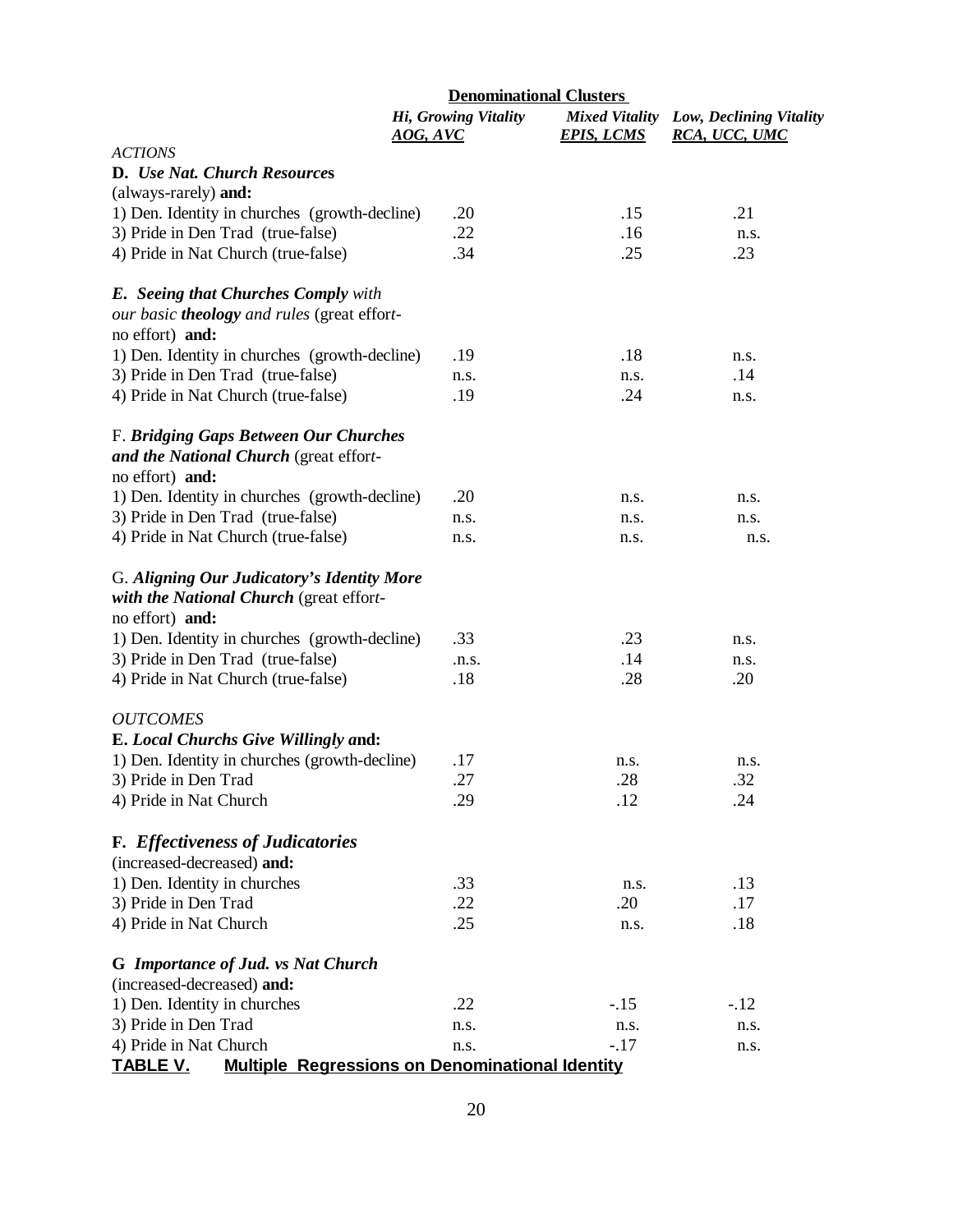## *\*= sig <.05 \*\*=sig .01 \*\*\*= sig. .001*

## **A. Major Predictors of Growth of Denominational Identity in Congregations by Characteristics of Regional Judicatories, Regardless of Denominational Affiliation**

|                                   | В      | (std. error) | <b>Beta</b> |
|-----------------------------------|--------|--------------|-------------|
| Constant                          | 2.509  | (.131)       |             |
| Pride in National. Church         | .294   | (.034)       | $.264**$    |
| Theological Diversity in Churches | $-186$ | (.030)       | $-.181**$   |
| Use National Church Resources     | .135   | (.036)       | $114**$     |
| $N = 1025$                        |        |              |             |
| <b>Adjusted R squared</b>         |        |              | $.152***$   |

## **B Predictors of Growth of Denominational Identity in Congregations**

| $\mathbf{B}\mathbf{y}$ :          | <b>Denominational Clusters</b>   |                   |                                                         |
|-----------------------------------|----------------------------------|-------------------|---------------------------------------------------------|
|                                   | Hi, Growing Vitality<br>AOG, AVC | <b>EPIS, LCMS</b> | Mixed Vitality Low, Declining Vitality<br>RCA, UCC, UMC |
|                                   | <b>Beta</b>                      | <b>Beta</b>       | <b>Beta</b>                                             |
| Pride in National Church          | $.26***$                         | $.35***$          | $.14**$                                                 |
| Theological Diversity in Churches | $-.11$                           | $-.09*$           | $-.00.$                                                 |
| Use National Church Resources     | .09                              | .05               | $.18***$                                                |
| $N=$                              | (261)                            | (416)             | (346)                                                   |
| Adjusted R squared                | $.107***$                        | $.152***$         | $.055***$                                               |

## **C. Predictors of Growth of Denominational Identity in Congregations with Denominational Clusters included as Dummy Variables**

|                                    | B       | (std. error)     | <b>Beta</b> |
|------------------------------------|---------|------------------|-------------|
| Constant                           | 2.319   | (.137)           |             |
| Pride in National Church           | .281    | (.033)           | $.252***$   |
| Theological Diversity in Churches  | $-.082$ | (.033)           | $-.081**$   |
| Use National Church Resources      | .125    | (.036)           | $.105***$   |
| LowDenVitality (RCA, UCC, UMC) 0,1 | .304    | (.060)           | $.163***$   |
| HiDenVitality (AOG, AVC) 0,1       |         | $-.219$ $(.067)$ | $-.108***$  |
| $N = 1025$                         |         |                  |             |
| Adjusted R squared                 |         |                  | $.192***$   |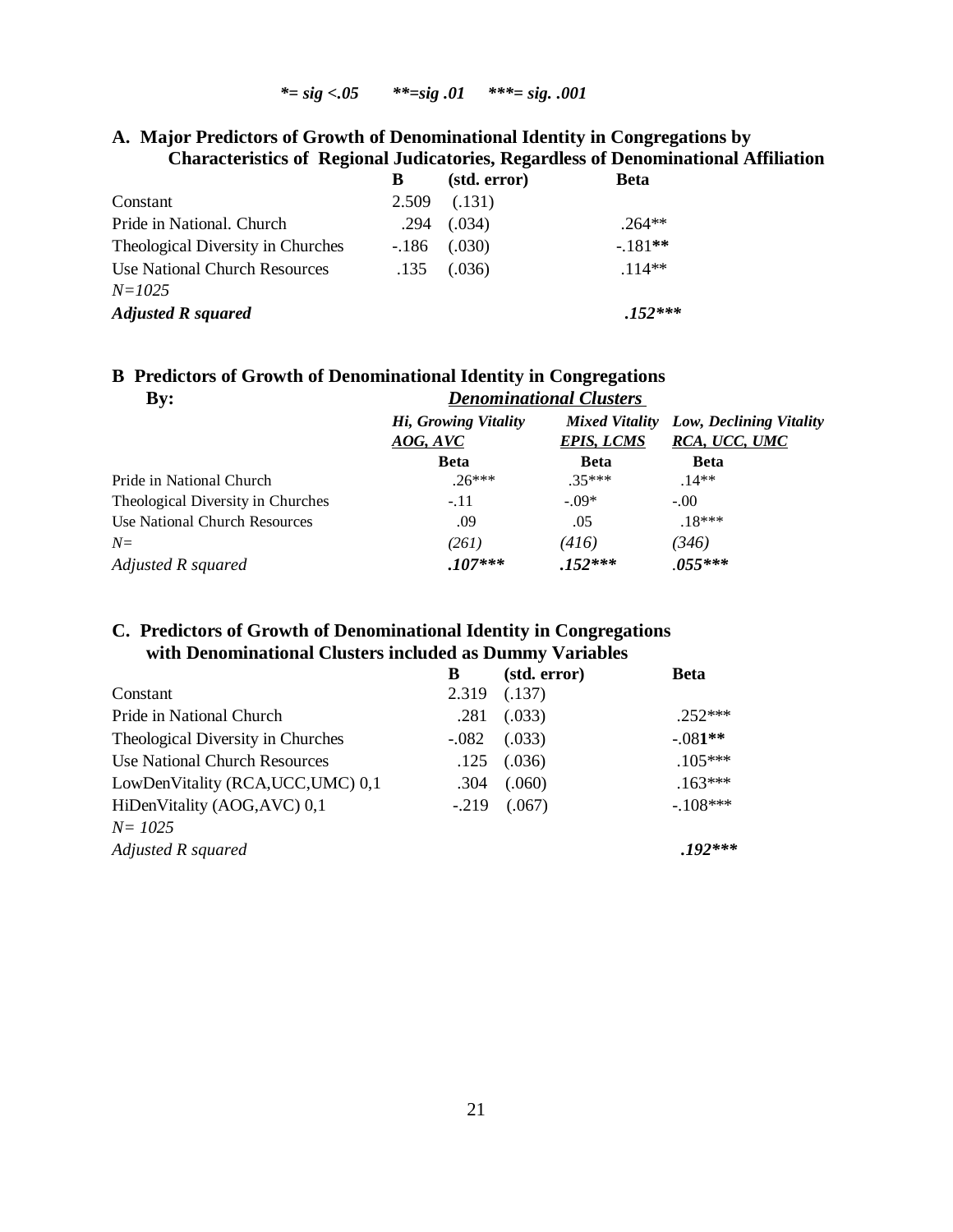## **REFERENCES**

- Ammerman, N. (1999) Challenges to Denominational Identity in Local Congregations. Paper presented at the Annual Meetings of the Religious Research Association, Boston.
- Ammerman, N. (1993). SBC Moderates and the Making of a Post-Modern Denomination. *Christian Century* 110(26):896-899.
- Ammerman, N. (1994) Denominations: Who and What Are We Studying? Pp. 111-133 in R.B. Mullin and R.E Richey (eds.) *Reimagining Denominationalism: Interpretive Essays.*  Oxford University Press, New York.
- Ammerman, N. with Farnsley II, A. (1997). *Congregation and Community.* Rutgers University Press, New Brunswick.
- Barman, E. and Chaves, M. (1999). Strategy and Restructure in the United Church of Christ. Paper presented at the ?
- Becker, P. (1998, November). The Future of Centralization in the Lutheran Church- Missouri Synod. Paper presented at the Religious Research Association, Montreal.
- Chaves, M. (1993). Denominations as Dual Structures: An Organizational Analysis. *Sociology of Religion* 54:147-169.
- Chaves, M. (1997). *Ordaining Women: Culture and Conflict in Religious Organizations.* Harvard University Press, Cambridge.
- Clark, B. (1972). The Organizational Sage in Higher Education. *Administrative Scince Quarterly,* 17 (June); 178-184.
- Frank, T.E. (1997). *Polity, Practice and Mission of the United Methodist Church.* Abingdon Press, Nashville.
- Hadaway, C.K. & Roozen, D.A. (1995). *Rerouting the Protestant Mainstream: Sources of Growth and Opportunities for Change.* Abingdon Press, Nashville.
- Harper, C.; Schulte-Murray, R.K. (1998). Religion and the Sociology of Culture: Exploring the Organizational Cultures of Two Midwestern Roman Catholic Dioceses. *Review of Religious Research* 40:101-120.
- Hoge, D.R., Johnson, B.; and Luidens, D. (1994). *Vanishing Boundaries: The Religion of Mainline Protestant Baby Boomers.* Westminster John Knox Press, Louisville.

Lawson, R. (1998). From American Church to Immigrant Church: The Changing Face of